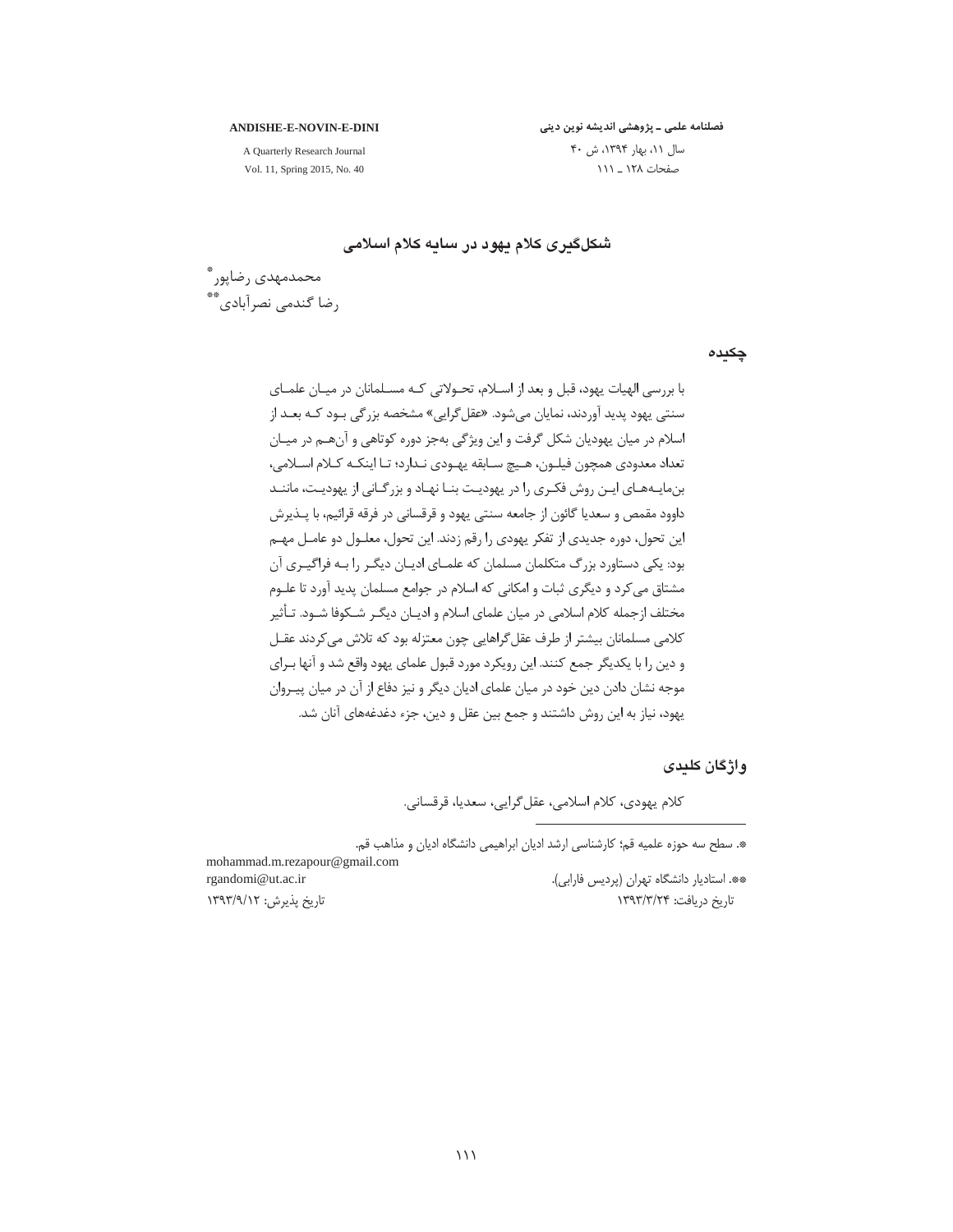۱۱۲ فصلنامه علمي ـ پژوهشي انديشه نوين ديني، س ۱۱، بهار ۹۴، ش ۴۰

# طرح مسئله

در سدههای نخستین اسلامی، تمدنی به وجود آمد که مرکزیت آن در خاورمیانه و بن مایـه اصـلی آن اسـلام بود. در این تمدن، دین از دغدغههای اصلی مردم به حساب می آمد که در نتیجه آن، علوم دینی اقبالی فراوان یافت و در میان عالمان، رشد چشمگیری پیدا کرد؛ بـهطـوری کـه محفـلهـا و مـدارس بزرگـی در سرتاسـر سرزمین های اسلامی تأسیس یا تجدید گردید.

علم کلام ازجمله مهمترین مصادیق علوم دینی بود کـه رواج بسـیاری در میـان مسـلمانان یافـت. فرقـههـای مختلف کلامی، با وجود برخی اصول مشترک، روشها و اعتقادات خاص به خود را داشتند و پیروانبی را بـرای خـود جذب می کردند. رونق علم کلام به حدی بود که اقلیتهای دینی مختلف ازجمله یهودیان را نیز درگیـر خـود کـرد. یهودیان در نتیجه این دوره، سیر جدیدی را شکل دادند که آن را دوره کلامی در تاریخ یهودیت می نامنـد. ایـن دوره بازتاب علمی قابل توجهی در تاریخ آنها داشت. برای بررسی این تحول فکری در یهودیت، بایـد نگـرشهـا و نـوع تفکرات سابق در پهودیت را نشان داد و سپس مبانی فکری در دوره کلامی را ذکر کـرد. ازایـن٫رو بحـث از الهیـات یهودی قبل از اسلام شروع می شود و سپس دوره بعد از اسلام و متکلمان یهودی بررسی می گردد.

# الهنات نهودي قبل از اسلام

شکل گیری اندیشه یهودی را باید از زمانی دانست که بنی|سرائیل در قالب یک قــوم مســتقل، حیــات خــود را آغاز کرد. این اندیشه در راه تکامل خود با گروههـای دینـی و فکـری متفـاوتی روبـهرو شـد و شـاهد ظهـور تمدنهای عظیمی همچون تمدن ایرانیان و یونانیان بود و بـهاقتضـای زمـان، در روش، موضـوع و محتـوای افكار خود اصلاحاتي را به وجود آورد. الهيات يهود قبل از اسلام را مي¤وان در سه دوره الهيات كتاب مقدسي، الهيات يوناني ماَب و الهيات حاخامي تقسيم كرد كه در ذيل اين سه دوره را به اختصار بررسي مي كنيم:

# یک. الهیات کتاب مقدسی

کتاب مقدس عبرانی بیانگر تفکرات اولیه بنی|سرائیل است. بیشتر مطالب این کتاب به تاریخنگـاری معطـوف است که از خلقت جهان آغاز شده است و هرچه جلوتر می رود، خاص تر می شود؛ به صورتی که در ادامه فقـط به بیان تاریخ قوم یهود می پردازد. با این حال، دغدغه اصلی کتاب مقـدس توحیـد خداونـد اسـت. خداونـد در کانون توجه نوشتهها قرار دارد و از همین جهت، بزرگترین گناه را بتپرستی مـی‹انـد. در ایـن دوره، تلاشـی برای ارائه تبیینی عقلانی از ذات خداوند صورت نگرفته و اغلب استفاده از عقل در ایـن گونـه مباحـث، امـری غیر ضروری و حتی اشتباه تلقی میشده است.

در کتاب مقدس، شبهبراهین و دلایلی که از راه عقل و تجربه به دست میآیند نیز وجود دارد. اگرچه ایـن شبهادله با براهینی که بعدها به وجود آمد، تفاوت بسیاری دارد \_ برای نمونـه در کتـاب مزامیـر، مزمـور ۱۹ از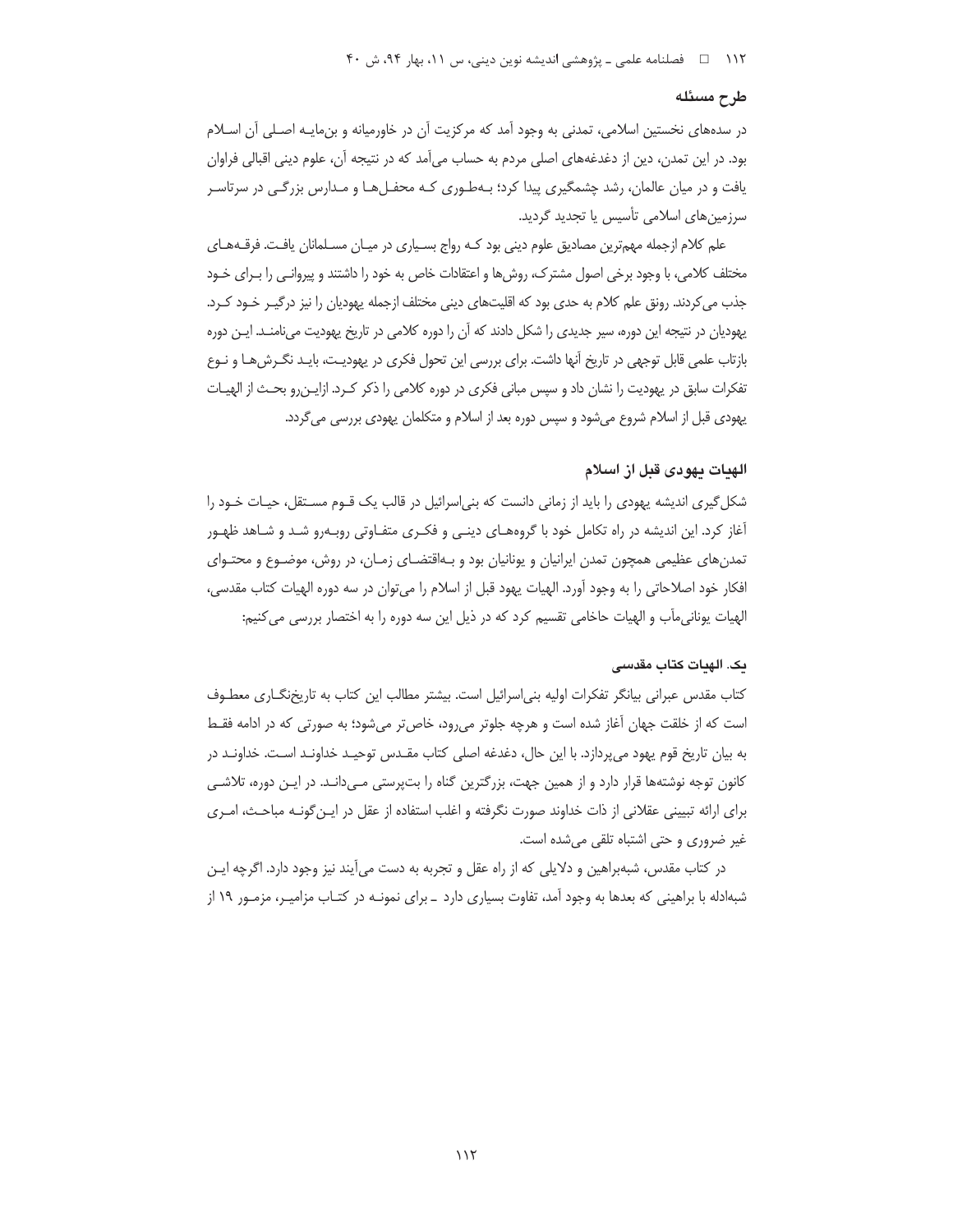نظم آسمانهای پرستاره به وجود آفرینندهای یگانه و قادر مطلق اشاره می کند. و در مزمور ۲۴ از قوه نطـق و شنوایی در انسان بهعنوان دلیلی بر اثبات خـدایی سـمیع و بصـیر اسـتفاده مـیشـود ـ ایـن گفتارهـا بـا نـوع استدلالهای کلامی متفاوت است.

# دو. الهيات در دوره يونانۍمآبی

زماني كه دين پهود به صورت كاملاً سنتي از طرف پيروانش دنبال مي شـد و مباحـث خداشناسـي و الهيـاتي بـه سبکی که بیانش گذشت، در حال گذر بود، فرهنگ یونـانی بـهسـرعت در میـان یهودیـان رشـد پیـدا کـرد و در عرصههای مختلف اجتماعی، ردپای این فرهنگ قابل رؤیت بود. این دوران را که فرهنگ یونانی تأثیری شگرف بر قوم یهود داشت، دوران «هِلنیزم» میiامند. یونانیان توانستند علاوه بر سـیطره نظـامی، سـیطره فرهنگـی بـر یهودیان را نیز به دست آورند. این سیطره از نامگذاری افراد تا الگوی دینداری، در میان یهودیان قابل رؤیت بود؛ اما فلسفه یونانی بهعنوان یکی از بخش های مهم فرهنگ یونانی نتوانست در درون یهودیت جایگاه محکمی برای خود به دست آورد. با وجود این، همان اندک نفوذی که در یهودیت یافت، خود قابل تحقیق و بررسی است.

بزرگترین و نامدارترین نماینده فلسفه یهودی در این دوره، فیلون اسـکندرانی اسـت. «فیلـون نخسـتین فيلسوفي بود كه وظيفه آشتي دادن الهيات كتاب مقدس يهود با فلسفه يوناني را به عهده گرفت. بخش اعظم نوشتههای فراوان فیلون به صورت تفسیر یا نوعی میدراش در باب کتاب مقدس عبری بود که او سادهباورانـه معتقد بود می تواند همه آرایی را که از فیلسوفان یونانی بهخصوص افلاطون وام گرفتـه بـود، در آنهـا بیابـد». (اپستاین، ۱۳۸۵: ۲۳۸) فیلون از یک طرف نمی توانست منکر اعتبار حکمت یونـانی باشـد و از طـرف دیگـر، یهودیت را اصل میدانست و تلاش داشت هر چیز خوبی را به یهودیت وصل کند. از این جهت «معتقـد بـود که حکمت یونانیها و دیگران براساس آموزههای یهودی پایهگذاری شده است. پیمانهای فلسـفی یهـود در زمان تبعید مفقود شده، ولی اندیشههایی که آنها آن را دربر داشتند، در ابتدا به ایران و سـیس بـه یونـان و رم منتقل كشت». (sherbak, 1997:103)

بعدها آبای اولیه کلیسا آثار فیلون را به صورت عمیق مطالعه نمودند و حتی برخی از آثـار او را بـه لاتـین ترجمه كردند. (See: Runia, 1993) آنها در تفسير تمثيلي فيلون بر كتاب مقدس و همچنين انديشـههـاي فلسفی او قرابت بسیاری با آموزههای کلیسا یافتند و ایـن گونـه افکـار فیلـون در مسـیحیت رشـد پیـدا کـرد. (Comay, 1974: 287)

#### سه. الهيات حاخامي

بهزعم حاخامها، شريعت شفاهي بهلحاظ حجيت و اعتبـار هـمپايـه شـريعت مكتـوب بـود. ايـن شـريعت را حاخامهای دین یهود عرضه کردند که توانست در قرنهای متمادی ترک تازی کنـد. بـه تبـع ایـن شـریعت،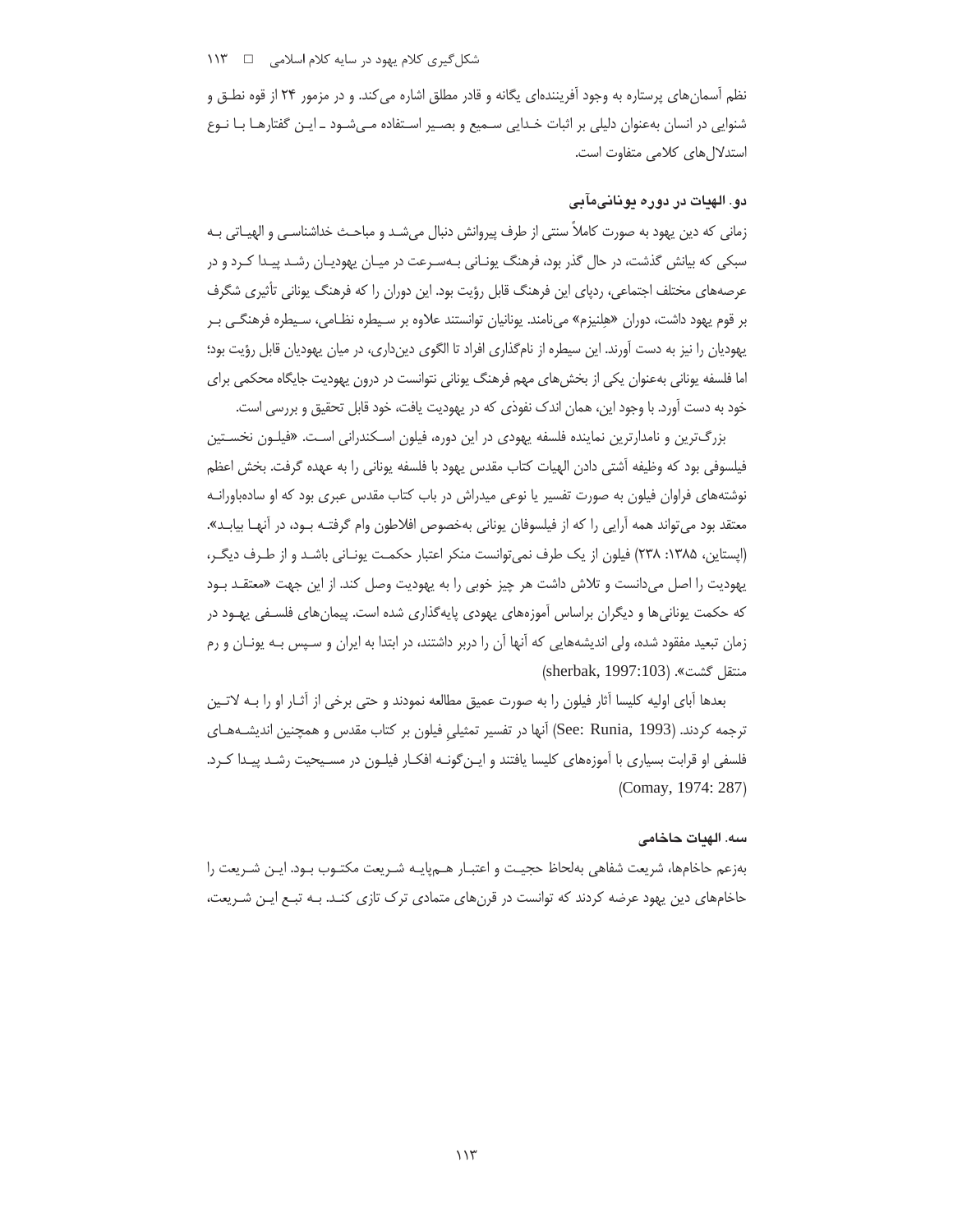# ۱۱۴ هـ المصلنامه علمي ـ پژوهشي انديشه نوين ديني، س ۱۱، بهار ۹۴، ش ۴۰

حاخامها که ستونهای این شریعت بودند نیز حجیت بالایی به دست آوردند؛ زیرا برپایه اندیشه حلـولی، خـدا در تاریخ، جامعه و حتی در حاخامها حلول می کند و ازاین رو سخنان ایشان صبغه خدایی به خود می گیرد. «ربی ها برای حل مشکل مرجعیت و برای جلوگیری از قرائتهای کتاب مقدس که نمیتوانستند آنها را تأییـد کنند، مجبور شدند تا تفسیرهای خود را تا جایگاه کتاب مقدس بالا ببرند. تفاسیر آنان تـورات شـفاهی شـد و منشأ أن را نيز به موسى رساندند.» (فيليپ الكساندر، ۱۳۸۶: ۱۶۱) أنها قائل بودند در كنــار شــريعت مكتــوب، شریعت شفاهی نیز از طرف خداوند به موسی داده شده و تا آن زمان سینهبهسینه گشته و آنهـا نیـز بـه دلیـل اهمیت این موضوع، تمام تلاش خود را به سمت تبیین و تفسیر آن گماردهاند و اینگونه شـریعت تبـدیل بـه دغدغه اصلی آنان شد. آنها اگرچه در سدههـای بعـدتر بـه مباحـث الهیـاتی نیـز در میـدراش۵هـای اگــادایی ٰ میپرداختند و مطالب شرعی را در میدراش های هلاخایی <sup>۱</sup> می]وردند، هیچ گاه نتوانستند یا نخواستند یک اثـر الهیاتی نظاممند به وجود آورند. مدارس یهودی در این دوران، بسیار پرکار بودنـد و علمـا در هـر نقطـه، ایـن مباحث را دنبال می کردند. قرن۱ه این روال ادامه داشت تا در نتیجهٔ این تلاش۵ما، تلمود تدوین شد که تـا بـه امروز در نزد یهودیان معتبر و موثق است.

## تفاوت حاخامها و متكلمان

تفکرات حاخامی چه در تلمود و چه در غیر آن، تفاوتهای عمدهای با تفکر متکلمان یهودی داشت؛ از جمله: ۱. حکیمان تلمودی، دل مشغولی جدی برای عقلانی نشان دادن مطالبی که ارائه می کردنـد، نداشـتند و اهمیـت نمیدادند که آیا مطالب ارائهشده، مطابق با سادهترین روش، امکان وجودی بالایی دارد یا خیر. آنها حتی به این فکـر نمی کردند که این موضوع، قابل توجیه عقلی \_ عرفی برای مردم هست یا نه؛ چه رسد به اینکـه در پـی بیـان دلیـل عقلانی آن باشند. در نتیجه آنها تلاش می کردند اعتقادات خود را با رویکردی تأکیدی و اثباتی بیان نمایند.

۲. روش بحث حاخامها نیز با دورههای بعدی متفاوت است. آنها نظم‹هی خاصی در ارائه مباحث در پیش نمی گرفتند. در بحثهای حاخامی و بهخصوص تلمودی «گاهی با ساختارهایی چنان فشرده و متراکم روبـهرو می شویم که حتی تصور عملی شدن آن نیز غیر ممکن است». (ایسـتاین، ۱۳۸۵: ۳۳۸) بـه همـین جهـت در دورههای بعدی، خلاصهای از کتاب آنان، از سوی برخی بعضی از علمای یهود نوشته شد.

۳. حاخامها کمتر به بررسی مکاتب پیرامونی می،رداختند و به مسیحیت و آموزههای آنها که چندین قرن با پهودیت برخورد داشته، کمتر توجه می کردند. آنها به آموزمهای زرتشتی نیز اهمیت نمی،دادند؛ چه رسـد کـه

١. اگادا بخشی از ادبیات یهود است که مشتمل بر شریعت نیست. این بخش از سنت شفاهی، شامل روایات مربوط به کتاب مقدس، تاریخ، اخلاقیات و نکات پندآموز و مانند اینهاست. (سلیمانی و …، ۱۳۸۴: ۴۵)

۲. هلاخا بخشی از شریعت شفاهی و شامل قوانین و احکام دینی یهود است. مراجع حاخامی این قـوانین را مـنقح کردنـد و توسعه دادند. این قوانین از نسلی به نسلی دیگر منتقل شد تا سرانجام ضرورت تدوین آن احساس گشت.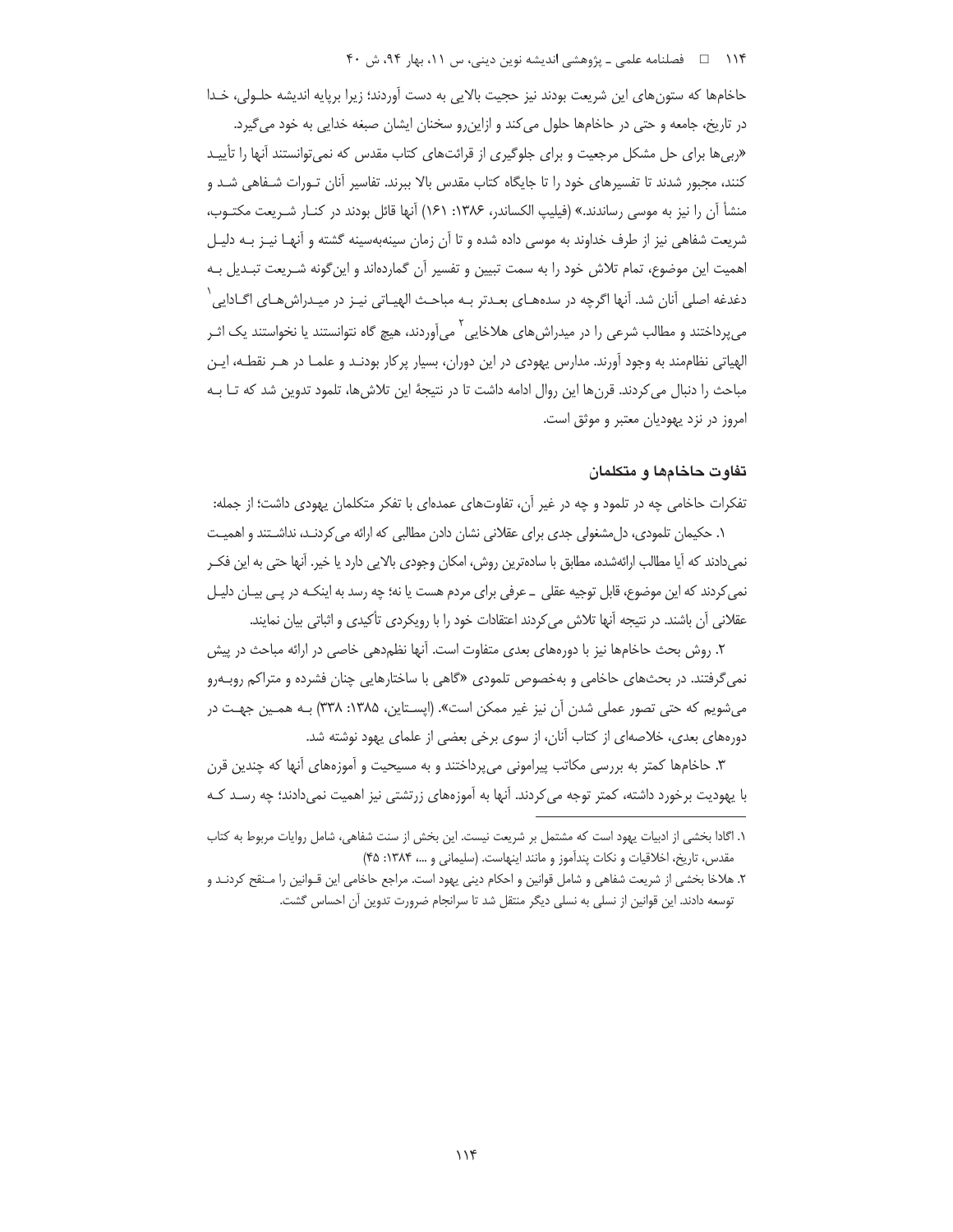به نقد و بررسی آثار آنان بیردازند. بعد از اسلام، مسئله بهگونه دیگری رقم خورد و آنان بارهـا نوشـتههـایی را درباره عقاید ادیان دیگر و نقد و بررسی آثار آنان تألیف کردند.

۴. حاخامها بحثها و جزئیات بسیاری را رواج میدادند که کمتر میتوانست مفید باشـد. بـرای نمونـه، در تلمود بحثی بسیار پیچیده درباره موشی وجود دارد که ریزههای نان را به درون خانهای که بهدلیل عیـد پسـح از وجود حامض خالی شده است، می آورد. حکیمان بهتفصیل به تحلیل موش، شمار ریزههای نان داخل اتــاق قبل و بعد از ورود موش، احتمال اینکه موش صحرایی پس از موش خانگی وارد شده باشد و متغیرهای بالقوه دیگر پرداختهاند. (همان: ٣٣٨) حال اینها را مقایسه کنید با آنچه از متکلمان یهودی در دوران اسلامی وجـود دارد. متكلمان حتى در مسائل فقهى نيز اين گونه ورود پيدا نمى كردند.

۵. حاخامها الهياتي بحث نمي كردند، نه به اين معنا كه آنها هيچ\$ونه بحثي درباره خداونـد نداشـتهانـد؛ بلكـه باید اذعان داشت موضوعاتی درباره خداوند در میان آنها وجود داشت. که بعدها نیز در میان متکلمان یه ودی بـه بحث گذاشته شد؛ اما این گونه مباحث نیز در میان حاخامها به گونهای خشک و فقهی مورد بحث قرار گرفته و بـا آنچه بعد از آنان آمده، کاملاً متفاوت است. برای نمونه، به بحث قدرت الهی که در هر سه دوره بدان پرداخته شده، توجه كنيد: كتاب مقدس با آياتي ازجمله ارميا ٣٢: ٢٧: «من خداوند خداي تمام انسانها هستم. چيـزي نیست که من قادر به انجام آن نباشم» و آیاتی از این دست بـه صـورت کلـی و بـدون توضـیح بیشـتر، بـه لایتناهی بودن قدرت خداوند میپردازد. همین ادبیات با تفصیل بیشـتر در ادبیـات حاخـامی نیـز آمـده اسـت: «خداوند همانند آدمیان نیست. آدمی چنین است که نمی¤واند دو چیز را در یک زمان بگوید؛ لکن ذات قدوس متبارک، ده فرمان را در یک زمان ادا کرد. انسان قادر نیست به فریاد دو تن در آن واحد گوش کند. لکن ذات قدوس متبارک چنان است که حتی اگر تمام جهانیان به حضورش فریاد زننـد، او فریـاد همـه را مـی.شـنود»؛ (کهن، ۱۳۸۲: ۳۶) اما وقتی همین موضوع به دست متکلمان یهودی می افتد، بحث جنبـه دیگـری بـه خـود می6گیرد و از محورهای دیگری تحلیل میشود: آیا خداوند عقلاً محالات را انجام میدهد؟ آیـا چیزهـایی کـه نوعی تضاد درونی دارد، در قلمرو قدرت خداوند قرار می گیرد؟ و مسائلی از این دست که تفاوت اندیشـههـای متفكران اين دورەها را بەوضوح نشان مىدهد.

۶. تفکرات یهودی قبل از اسلام، بیشتر به مطالب عملی توجه داشت که خود از دلایـل دروندینـی نیـز نشئت مي گرفت؛ ازجمله اينكه قوم يهود در نقاط مختلفي از جهان پخش شده بودند و نقطـه اتصـال آنهـا در مسائل دینی ای بود که در یک مجموعه مسائل عبادی خلاصه می شد و آنها برای محکمتر کردن این اتصال، بیشتر به این گونه مسائل عادی می پرداختند. به همین جهت، اهمیت تلمود بسیار بیشتر از میدراش های اگادایی بود که مسائل تا حدودی الهیاتی در آنها یافت می شد. ایـن دیـدگاه در دوران اسـلامی کـاملاً تحـول یافت و مسائل نظری بهدقت بررسی میشد و حجم عظیمی از کتابها به این گونه مسائل اختصاص می یافت و حتی مسائل شرعی نیز با این نگاه بررسی میشدند.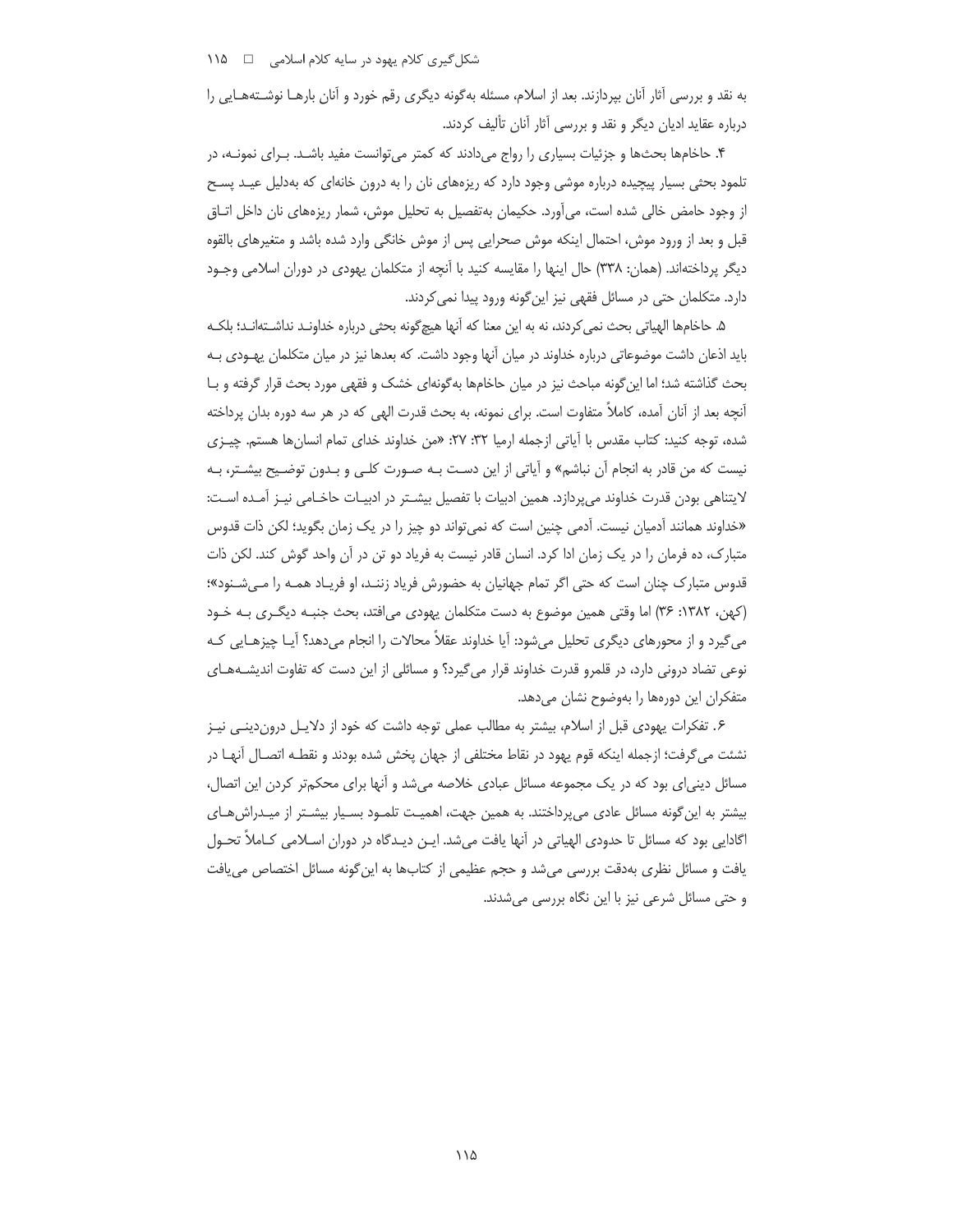۱۱۶ هـ المسلنامه علمي ـ پژوهشي انديشه نوين ديني، س ۱۱، بهار ۹۴، ش ۴۰

# الهيات يهودى بعد از اسلام

با گسترش اسلام و حکومتهای اسـلامی و همچنـین رشـد علـوم در نـزد مسـلمانان، تحـولاتی در زنـدگی اجتماعی و علمی یهودیان به وجود آمد. برای فهم این تحول باید محیط زندگی، نیازهای آنان و نیز تغییـرات فكرى كه توجه آنان را به علم كلام معطوف ساخت، بررسى شود.

# موقعيت اجتماعي و علمي يهوديان

در اوایل قرون وسطا، یهودیان با دو جریان و نیروی قوی مواجه بودند. یکی اسلام که در شرق ظهور کـرد و دیگری مسیحیت که در غرب غالب بود.

مسیحیان که بر غرب جهان سیطره داشتند، بهمثابه یک دشمن تمامعیار برای یهودیان فعالیت می کردند. پیروان این دو دین از همان ابتدا رابطهای خصمانه با یکدیگر داشتند. زمانی کـه قسـطنطین، امپراتـور روم در قرن چهارم، مسیحی شد، پهودیان که مسببان قتل عیسی به حساب می آمدند، بهشـدت از طـرف حکومـت و مردم مسيحي تحت فشار قرار گرفتند. اين اوضاع تا اواخر قرون وسطا ادامـه داشـت و حتـي بـا كمتـر شـدن قدرت پاپھا و به وجود امدن نظام فئودالی و قدرت یافتن سلاطین نیز اوضاع برای یهودیان بهتر نشد.

در شرق نیز اوضاع و احوال یهودیان در پارهای از موارد بهتر از غرب نبود. در چند قـرن مانـده بـه ظهـور اسلام، برای پهودیان شرقی نیز محدودیتهایی وجود داشت. در اواخر حکومت ساسـانیان و نفـوذ روحانیـان زرتشتی که کمتر تحملی را نسبت به پیروان ادیان دیگر داشتند، اوضاع یهودیان سخت شد، مـدارس یهـودی به تعطیلی کشانده شدند و فشارهای سیاسی و اقتصادی افزون گشت و این وضع تا آمدن اسلام ادامه داشت. بعد از اسلام، یهودیان از یک طرف مسلمانان را منجی خود می دیدند که آنها را از دست مسیحیان و زرتشتیان نجات دادند و از طرف دیگر، قرابت بسیار میان عـربهـا و عبرانـیهـا ـ از نظـر نـژادی و فرهنگـی ـ سـبب محکم تر شدن رابطه آنان گشت. (جان بی ناس، ۱۳۷۰: ۵۶۱) نشانه و علامت دیگری که بـر تـداخل و امتـزاج میان مسلمانان و یهودیان دلالت می کند، انتخاب نامهای عربی بهوسیله یهودیها بود. یهـودیهـا نـامهـای عبري را با برخي از القاب و كنيههاي عربي تركيب كرده، به نام خود مي|فزودنـد و حتـي گـاهي نـام خـالص عربی بر خود میگذاشتند؛ (ابان، ۱۳۵۷: ۱۸۵) نامهایی چون علی که در میان مسلمانان رایج بود.

مسلمانان به یهودیان اجازه مشارکت در عمل و حق کسب و جمع سرمایه و متولی شدن مسـئولیتهـای دولتی را دادند و در برخی مناطق برای آنان حقوق مدنی نیز برقرار کردند و یهودیان حتی توانسـتند بـه مقـام وزارت نیز برسند. حتی گاهی در کلاس اساتید مسلمان شرکت میکردنـد و علـم مـی|مَوختنـد و از ایـن راه، علمایی در فنون مختلف از یهود ظهور کردند. (قوصی، ۱۴۲۲: ۴۵) یهودیان بهشدت از فلسـفه، شـعر و زبـان عربی و علوم مختلف که در آن زمان در اوج شکوفایی بود، تـأثیر پذیرفتنـد. (اشـتاین سـالتز، ۱۳۸۳: ۱۰۸) در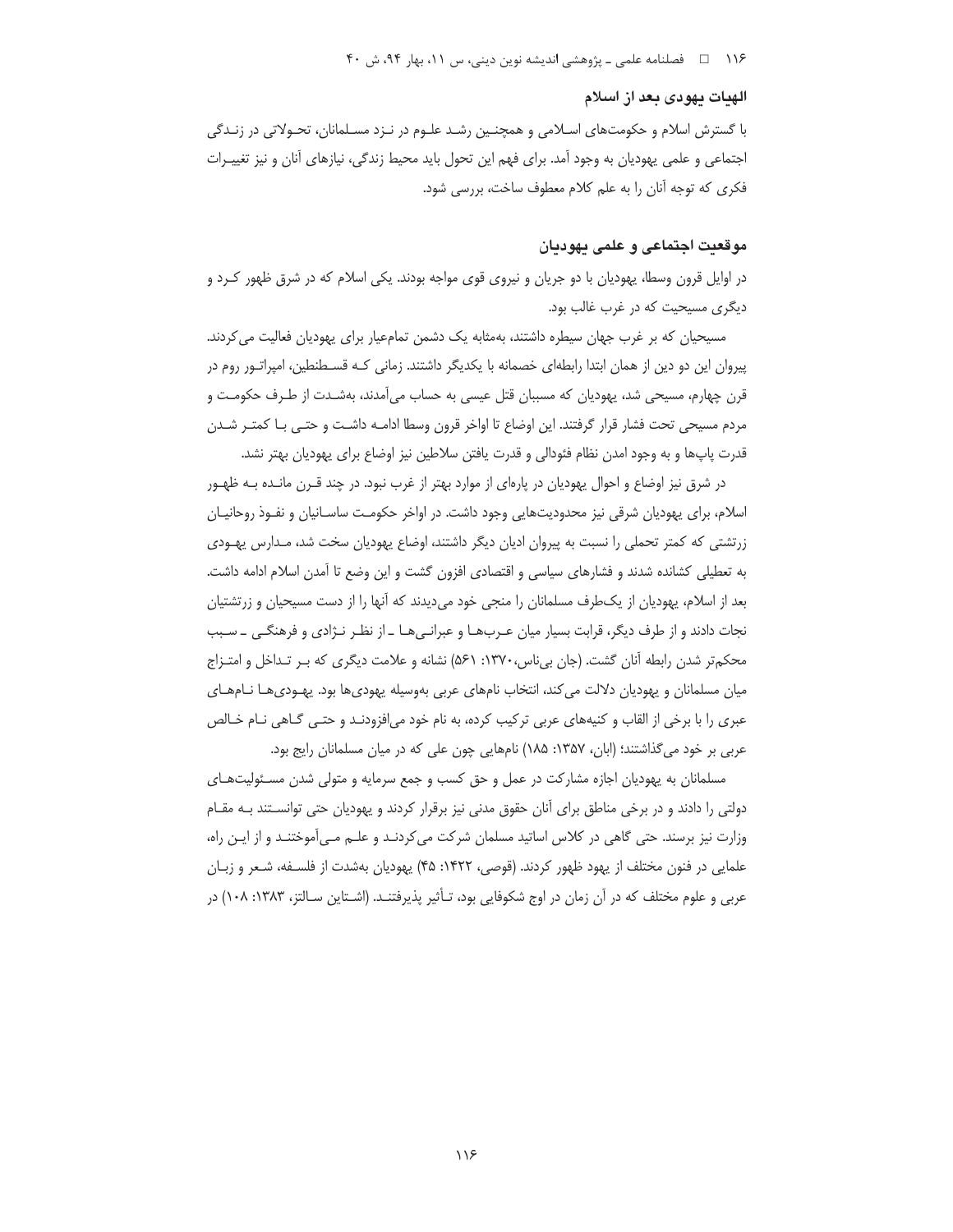نهایت مرکزیت یهودیان به کشورهای اسلامی منتقل شد و زندگی ایشان رو به سامانی نهاد و مـدارس یهـود نیز جان تازهای یافت. ریاست دینی یهود در آن زمان به دست عالمانی معروف به «گائون» بود؛ لذا ایـن دوره را دوره «گائونیم» میiامند؛ گائون بهمعنای نابغه است که بر رفعت و عظمت دلالت می کند.

عصر گائونها نسبت به تاریخ اسلامی، سه بخش را دربـر مـی گیـرد: دوران خلفـا، عصـر امـوی و عصـر بنیعباس. در تمام این دورانِ ها محور اصلی تعالیم یهودی همانند ایام گذشته، دین بود؛ اما نوع نگاه اَنهـا بـه دین و روش تفکرات دینی آنها تا حد بسیاری تغییر کرده بـود. آنهـا در کنـار مباحـث کلامـی خـود، تلمـود و شریعت شفاهی را نیز بررسی نمود و تلاش کردند ابهامات آن را برطـرف کننـد. آنهـا همچنـین بـه تعیـین و تثبیت قانون شریعت در همه موضوعات دینی و مدنی که افراد همه جوامع از همه بخش هـای پهـودی:شـین برای هدایت به آنها رجوع می کردند، پرداختند.

قبل از اسلام، رئیس بزرگ یهودیان ازسوی امپراتور ایران برگزیده میشد و از عُمال او به حساب میآمد و در آن زمان او را «ملک» می گفتند. با آمدن اسلام، ریاست یهودیان این دوره به دست یک مقـام بلنـدپایـه به نام «رش گالوتا» افتاد که در زبان عربی به آن «رأس|لجالوت» مـی6گفتنـد. رش گالوتاهــا در واقــع همــان شـاهزادگان دوران اسـارت بـابلي بودنـد كـه بعـد از اسـلام، اقتـدار دنيـوي تـازهاي را بـه دسـت آوردنـد. (اپستاین، ۱۳۸۵: ۲۱۹) این مقام در اواخر دوره ساسانی تقریبـاً نـابود شـد و دیگـر مقـام جـدی و کلیـدی در يهوديت نبود تا اينكه از سوى خليفه مسلمانان، حضرت على بن ابي طالبﷺ ابقــا شــد. (قوصــي، ١۴٢٢: ۴٧) رش گالوتا یک مقام دینی \_ سیاسی بود که البته عمده کار او به امور سیاسی مربوط مـیشـد و همچنـین بـر پیشوای مذهبی یهودیان نظارت داشت و تا حدودی بر او مسلط بود. بسیاری از آکادمیهای یهـودی نیـز کـه قبل از اسلام تعطیل شده بودند، بعد از اسلام به دستور خلیفه مسلمانان بازگشایی شدند. ٰ البته در اینکه کـدام خليفه اين كار را انجام داده است، اختلاف وجود دارد. عدهاى از محققان همچون ويل دورانت، نـام علـى بـن ابيطالب را بيان داشتهاند و در مقابل، برخي از خليفه دوم، عمر، سخن گفتهاند. (احمد قنديل، ۱۴۰۴: ۱۴۸)

به نظر میرسد علت این اختلاف، تاریخ بازگشایی این مدارس است. آنهایی که تـاریخ بازگشـایی را ۶۵۸ میدانند، نام خلیفه چهارم را بیان می کنند و عدهای که این تاریخ را قبول ندارند، با این نظر مخالفت کردهاند.

در نهایت، اکادمیهای یهودی در این دوره رونق بسیار یافت. در هر شهر و دیاری که یهودیـان جمعیـت قابلتوجهی داشتند و حاکمان آنجا با آنان مدارا می کردند، کنیسه و مـدارس علمیـهای نیـز سـاخته مـیشـد. آکادمی ها نیز حیات باصلابتی را می گذراندند.

تمام این موقعیتها زمینههای شکل گیری تفکری جدید در میان متفکران یهودی شد که ادبیـات فکـری یهود را تا حد بسیاری تغییر داد. یهودیان توانستند با انجام اصلاحاتی در روش، موضـوع و محتـوای تفکـرات

١. این بازگشایی از طریق بازگشایی مدرسه سورا به وقوع پیوست و بعد از بازگشایی این مدرسه، مدارس کوچکتر نیز رونق گرفتند.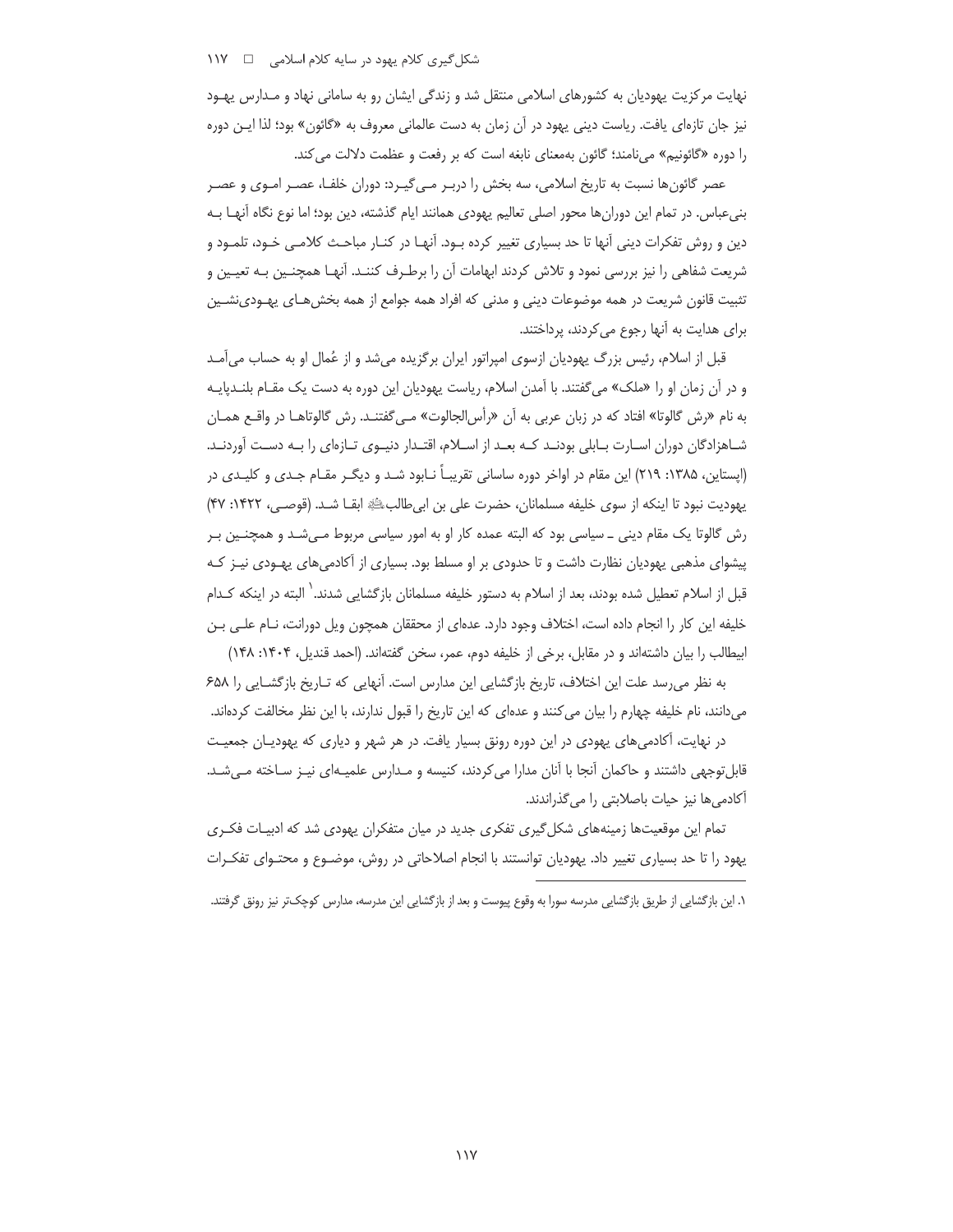# ۱۱۸ هـ المصلنامه علمي ـ پژوهشي انديشه نوين ديني، س ١١، بهار ٩۴، ش ۴۰

خود که تحت تأثیر مسلمانان بود، دوره جدیدی را در اندیشه پهودی بـه وجـود آورنـد. متفکـران پهـودی آن زمان، اگرچه به پیروی خود از متفکران اسلامی اذعان نکردند، از نوشتههای آنـان بـهوضـوح مـی تـوان ایـن تأثیرات را مشاهده کرد. غالب تأثیرپذیری آنان در مباحث الهیاتی از گروه معتزله بود؛ به صورتی کـه برخـی از محققان امروزی، عبارت «معتزلیان یهودی» را درباره آنان استفاده کردهاند. این متکلمان توانستند نوشتههـای کموبیش الهیاتی به وجود آورند که تا آن زمان در میان یهودیان رایج نبوده است.

#### آغاز كلام يهودي

یهودیان دوره اسلامی با مشکلات عقیدتی مختلفی روبهرو بودند. بزرگترین مشکل دروندینی آنها ظهور یک فرقه جدید به نام «قرائیم» بود که همانند فرقه صدوقیان، سنت شفاهی را رد مـی کردنـد و بـرای تلمـود کـه تبلور سنت شفاهی بود، ارزش و اعتباری قائل نبودند. این فرقه در مدت زمان کوتاهی قدرت بسیاری به دست آورد. در کنار این مشکل داخلی، مشکلات خارجی نیز برای یهودیان وجود داشت:

الف) موجی از انتقادات و اشکالات از طرف بی دینان به تمامی دیـن‹داران وارد شـده بـود؛ مسـائلی چـون وجود خداوند، معاد و لزوم رسالت مورد تشكيك و شبهه قرار گرفتند. ايـن هجمـهمـا و اشـكالات سـبب شـد جامعه دیندار آن زمان اعم از مسلمان، مسیحی و یهودی به دفاع از اصول و عقاید خود بپردازند.

ب) پیروان ادیان دیگر اشکالات بسیاری بر یهودیت وارد می کردند؛ ازجمله مهمترین آنها نـامعقول بـودن بسیاری از اعتقادات دینی یهودیان بود. جامعه یهودی نیز برای دفاع از کیان خـود ناچـار بـود در مقابـل ایـن اشکالات از خود دفاع کند.

ج) از طرف دیگر، الهیات اسلامی رشد قابل توجهی یافته بود و موضوعات، روش هـا و تفکـرات جدیـدی مطرح شده بود و بقای پهودیان بر ادبیات سابق، مشکل بزرگی برایشان بهشمار می آمد.

علاوه بر این عوامل، محیط فکری برای یهودیان آن زمان اعم از خواص و عوام نیز تغییـر کـرد و دیگـر آنها نمی توانستند از تمام ادبیات گذشته خود استفاده کنند؛ زیرا نه دغدغه آن مردم، دغدغه مردم گذشته بود و نه آن محیط، محیط سابق بود تا به روش سابق بود پیش بروند. آنها برای تغییر یا باید بـه کلـی دیـن خـود را کنار میگذاشتند و در سلک جدیدی قرار میگرفتند و یا با حفظ اصول و اعتقادات خود در اصلاح آنها تـلاش می کردند که لازمهاش حذف تعدادی و اضافه کردن تعدادی دیگر بود. مورد اول بههیچوجه نمـیتوانسـت بـا خواست آنها سازگار باشد. به همین جهت، آنها به دنبال روش دوم رفتند و غالب آنها در تغییر خود از متکلمان اسلامی پیروی کردند که این پیروی امر عجیبی نیست؛ زیرا اقلیتها عموماً کل فرهنگ جامعه یـا دسـتکـم آن مقدار را که می توانند با نیازها و علایق خود منطبق سازند، جذب می کنند.

البته «آنان صرفاً در پی این نبودند که برخی از آرای مهم و عمـده را اخـذ کننـد و ببیننـد تـا چـه انـدازه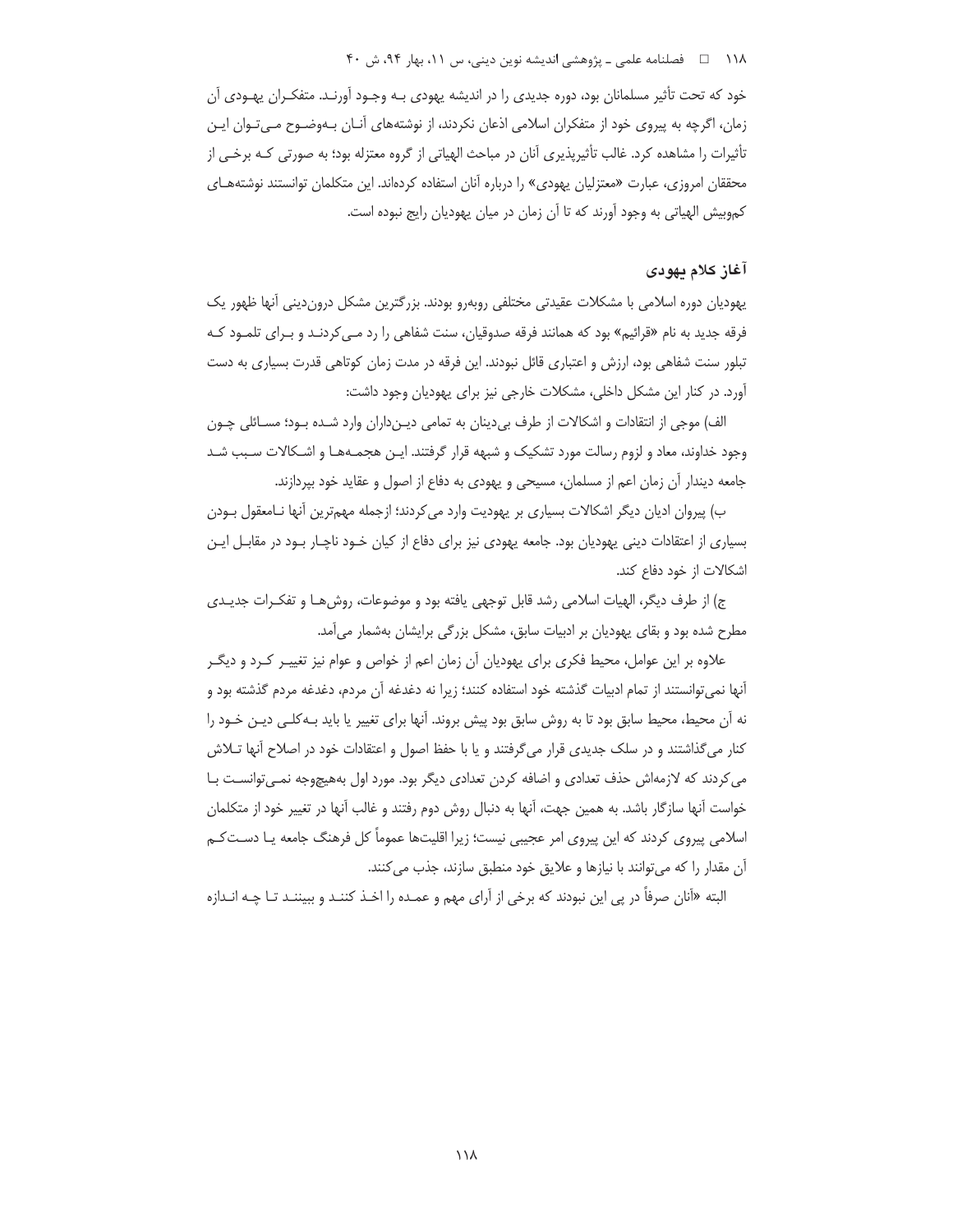می تواند آنها را برای معقول ساختن دل مشغولی های فلسفی خویش به کار برند … فیلسـوفان یهـودی در آثـار خود بسی فراتر از این رفتند و اغلب در خود سنت اسلامی نیز بهخوبی کار کردند؛ گرچـه برخـی اوقـات آن را برای پیشبرد نکاتی که مشخصاً دل مشغولی فلسفه یهودی بود، به کار میبردند». (نصر، ۱۳۸۶: ۲۴۹)

جاذبه عقل گرایی، آنان را به علوم جدید همچون منطق و فلسفه سوق داد. بسـیاری از آنــان از اندیشــههــای یونانی استفاده کردند که البته این اندیشهها تا حدودی از صافی ذهن متفکران اسلامی گذر کرده بود. تعـدادی از محققان، از این دوره بهعنوان آغاز فلسفه یهودی در قرون وسطا یاد کردهاند و متفکران ایـن دوره را «فیلسـوفان یهودی» میiامند؛ اما این اصطلاح کمی غلطانداز است؛ زیرا متفکران یهودی که در اوائل قرون وسطا میزیستند، به فلسفه روى خوش نشان ندادند؛ بلكه به الهيات و كلام روى آوردند. (695 - 1992: 1983 - Louis, 1983) آنها همچون متفکران اسلامی زمان خود برای تثبیت و توجیه اعتقادات خویش به عقل تمسک کردنـد و توسـل آنها به عقل نه از روی فلسفهورزی صرف، که بهگونهای اشتیاق به الهیات بوده است. تنها به این اعتبار می تـوان كار أنان را فلسفه ناميد كه هدف آنها تبيين عقايد و اعمال يهود از طريق مفاهيم و معيارهاي فلسفى بوده است. (نصر، ۱۳۸۶: ۲۵۵) به بیان دیگر، فلسفه در میان آنها به اندازه رواج آن در کلام اسلامی رونق داشت.

نزدیکی اسلام و یهودیت سبب شد آنها نوعی الهیات مشابه در روش، موضـوع و محتـوا داشـته باشـند و آثاری نزدیک به یکدیگر خلق کنند؛ بهگونهای که برخی از علمای یهودی آن زمان، همچون ابن گبیرول را در زمره مسلمانان می پنداشتند. (شعشوع، ۱۹۹۵: ۲۲۷) ایـن نزدیکـی، راه تـأثیر و تـأثر را همـوار مـیسـاخت. از مکاتب رایج کلامی در آن زمان می توان معتزله و اشاعره را نام برد. اشعری در عـین اسـتقبالی کـه از جانـب مسلمانان یافت، نتوانست در میان یهودیان، جایی برای خود پیدا کند؛ زیرا توجه اشـعری بـه سـنت بیشـتر از عقل بود و این نگاه سنتی در پهودیت بهوفور یافت میشد. همچنین اهل حدیث نیز که شالوده افکار اشـعری را بنا نهاده بودند، مورد قبول يهوديان واقع نشدند. البته مكتب اشعرى توانست بعدها بههمت عـالمي بـه نـام غزالي در ميان يهوديت متأخر در قرون وسطا نفوذ پيدا كند؛ (Leaman, 2000:68) اما متكلمـان عقـل گـرا مانند شیعیان و بهخصوص معتزلیان به دلیل روش جدیدی که پی ریزی کرده بودند، توانستند در میان ملـل و مذاهب مختلف ازجمله فرقههای یهودی راه پیدا کنند و بهنوعی یهودیان معتزلی را بنـا نهادنـد کـه تـأثیرات بسیاری از معتزله پذیرفته بود. آنها نهتنها ادبیات جدیدی را در یهودیت به وجود آوردنـد، حتـی آغــازی بــرای شکل گیری تفکری جدید در یهودیت شدند که چندین قرن بعد به اوج خود رسید.

تأثیرات معتزله را می توان در سه محور جستجو کرد:

الف) تفسیر اعتقادات گذشته که با تبیینی جدید پا به عرصه ظهـور نهـاده بودنـد؛ بسـیاری از اعتقـادات و مندرجات مذهبی برای اینکه قابل توجیه عقلانی باشند، نیاز به یک تبیین جدید و بـهروزی داشـتند کـه ایـن تبيين بهدست متكلمان يهودي اعمال ميشد. (Sirat, 1996:126) اين نياز در مردم نيز به وجود آمـده بـود؛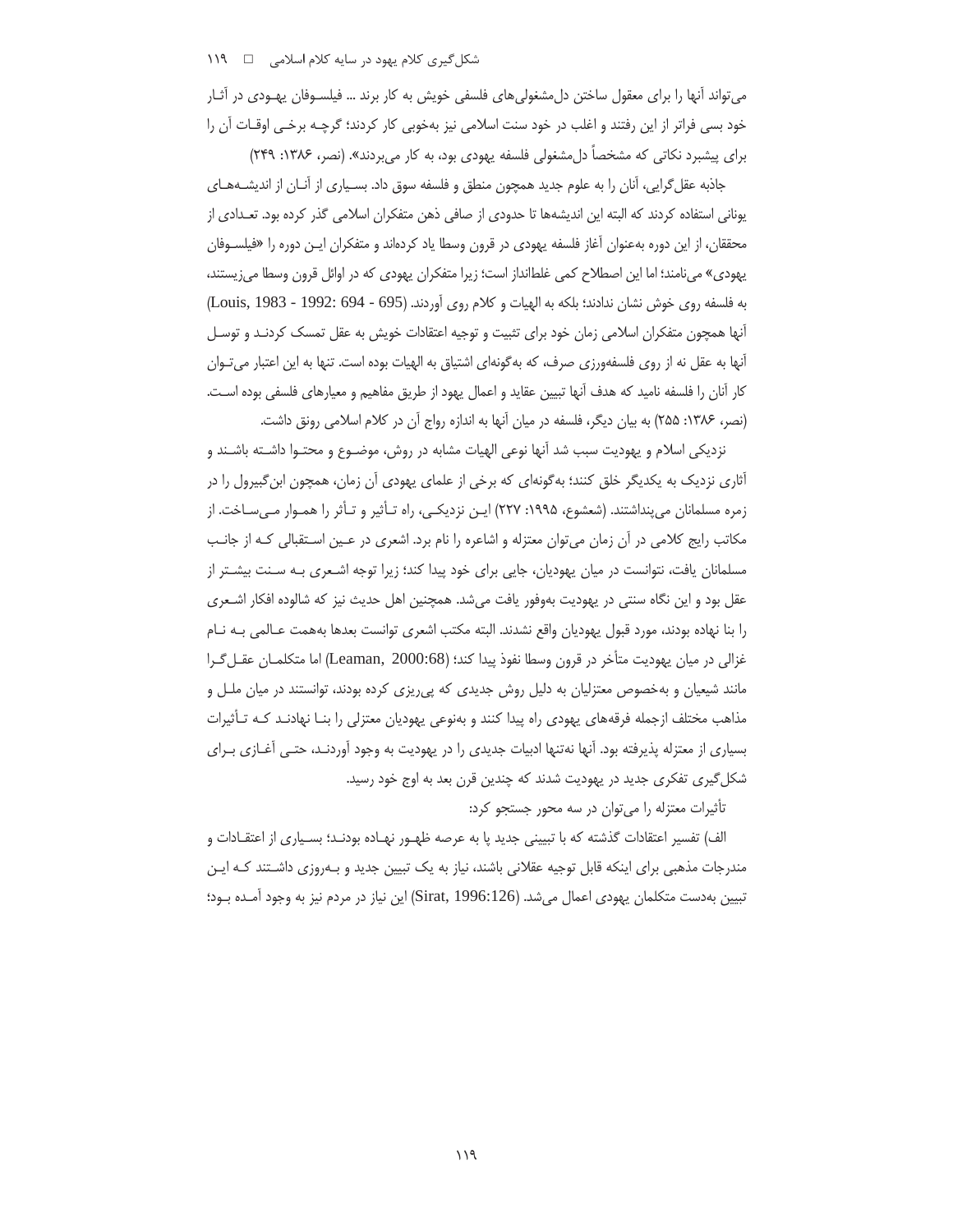۱۲۰ □ فصلنامه علمی ـ پژوهشی اندیشه نوین دینی، س ۱۱، بهار ۹۴، ش ۴۰

زیرا مردم آن زمان برای مسائل دینی دلیل می خواستند و علمای آنان برای حفظ دیانت مـردم نـاگزیر بودنـد تبیینی جدید و عقلانی از مسائل سابق ارائه کنند.

ب) موضوعات و مسائل مستحدثهای که نیاز به فکر و استدلالات جدیدی داشت؛ بحـث دربـاره تثلیـث مسیحی و ردیههای آن \_ که تا آن زمان کمتر در یهودیت مطرح شده بود \_ و همچنین به وجود آمـدن فرقـه قرائیم در میان یهودیان \_ که مشکلاتی را برای حاخامها به وجـود آورده بـود \_ ازجملـه موضـوعات تـأثیری هستند. با تأثیرپذیری علمای یهودی از معتزله، مدارس یهودی نیز توسعه علمی بسیاری یافتنـد و بـهشـدت تحت تأثير مدارس معتزلي بغداد و بصره واقع شدند. (Ibid: 125)

ج) ربط و تنظیم بین موضوعات و اعتقادات مختلف دینی با اعتقادات دیگر که نیاز مبـرم بـه یـک تبیـین عقلانی و کلامی داشت؛ گاه یک حکم شرعی با اصلی دیگر یا اعتقادی با اعتقاد دیگر منافات داشت؛ بـرای نمونه، اصل رحمانیت خدا بهظاهر با وجود بلایا و شرور منافات داشت و ضرورت ارائه دلیل در رفع تعارض در این گونه مسائل احساس می شد و در نتیجه بحثهای رایج در میان طلاب معتزلی در میـان طـلاب پهـودی رواج یافت. آنها تحولی در نگرش به عقل گرایی در امور دینی به وجود آوردند و بسیاری از معتقدات را بهدلیـل ناسازگاری با عقل کنار نهادند و برای مقبول واقع شدن مسائلی دیگر دست به دامان عقل شدند.

علمای یهودی همانند علمای معتزلی معتقد بودند تمام دین آنها مؤید به عقل است؛ لـذا درصـدد توجیـه عقلی احکام شرعی و در پارهای از موارد، تأویل یا جرح و تعدیل آنها برآمدند. کلام بـهعنـوان یـک علـم، بـه صورت تدریجی در میان یهودیان رسوخ پیدا کرد. پیروان اولیه کلام در میان یهودیان از میـان جمعیـتهـای یهودی اوایل قرن نهم بودند و اگرچه ارتباط خود را با کتاب مقدس حفظ کردند، غالب آنها در فرهنگ اصـلی آن زمان هضم شدند. (Ibid: 124) در میان آنان، عالم و متفکر بزرگی را نمی توان یافت که نقش و قـدرت عمدهای در میان مردم یهودی داشته باشد؛ اما با آغاز قرن دهم میلادی، کـلام اسـلامی بـهخصـوص کـلام معتزلی، در میان علمای یهودی رسوخ کرد و از این باب می¤وان آغاز کلام یهـودی را از ابتـدای قــرن دهــم دانست. در این قرن، مدارس یهودی در کنار شریعت، موضـوعات کلامـی را نیـز مطـرح مـی کردنـد و حتـی کتابهایی نیز در این زمان نوشته شد کـه مـیتـوان ردپـای علـم کـلام را در آن بـهراحتـی مشــاهده کـرد. (براي اطلاعات بيشتر بنگريـد بـه: Haggai Ben shammai, 1997: 125 - 132) نوشـتههـاي آنـان بـا نوشته های قبل تفاوتهای عمدهای دارد. البته در تاریخ یهود و دوران یونانیمآبی، عقل گرایی در میان علمای یهود رواجی اندک داشت؛ اما این دو دوره تفاوت بسیاری با یکدیگر دارند.

# تفاوت عقلگرانی متکلمان نهودی با فنلون

عقل گرایی فیلون در دوره یونانی،آبی، تفاوتهای بسیاری با عقل گرایی متکلمان دارد. در دوره کلام یهـودی،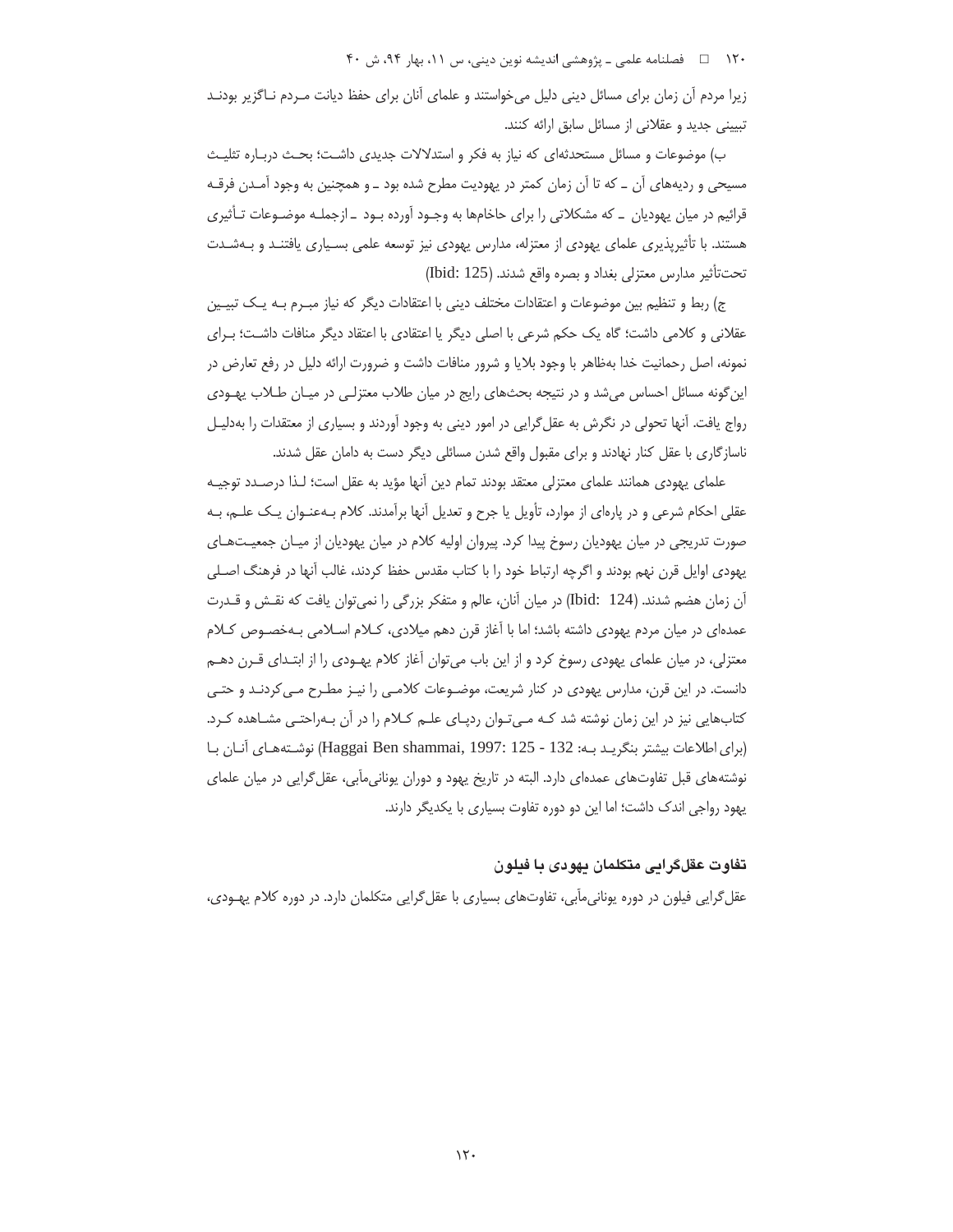نیاز به عقل گرایی و شبهات ناشی از ناسازگاری عقل و دین، در میان عوام نیز رسوخ پیدا کرده بود و بسـیاری از مردم یهودی گمان می کردند عقاید آنان خلاف عقل است و نمی توان از طریق عقل، دلیلی برای آن یافت. به همین منظور، متکلمان یهودی مجبور بودند به دنبال استدلالهای عقلـی برونـد و از روشهـایی اسـتفاده کنند که برای مردم نیز قابل فهم باشد؛ اما در زمان فیلون، این تطبیق بین عقل و دین دغدغه مـردم نبــود و حتی بیشتر مردم از این گونه شبهات بی|طلاع بودند. به همین جهت، جنبش فلسفی فیلـون نتوانسـت در بـین مردم عادی رسوخ پیدا کند؛ بلکه آنها بیشتر همان عقاید سنتی خود را نگه داشتند و هیچگونه تنافی بین عقل و دین در نزدشان وجود نداشت؛ زیرا عقل را یارای مقاومت در مقابل شرع نبود.

همچنین فاصله افکار فیلون با یهودیت سـنتی و اهمیـت نـدادن بـه کتـب سـنتی و هلاخـایی از دیگـر تفاوتهای جدی این دو دوره است؛ متکلمان یهودی در دوره اسلامی، به سنت و کتب سنتی پایبنـد بودنـد و حتی پرچمدار یهودیت سنتی نیز به حساب میآمدند و تلاش بسیاری در ترویج کتب سـنتی، چـون تلمـود در میان مردم می کردند؛ اما این امتیاز در مورد فیلون صدق نمی کند. او هر گز بهعنوان عالم سنتی که مردم دیـن خود را از او بگیرند، شناخته نمیشد. همچنین آثار فیلون فاقد نظم خاصی بود و نمـیتـوان أنهـا را نظــاممنــد ينداشت كه از اين لحاظ نيز با متكلمان قرون وسطا تفاوت داشت.

غالب عقل گراهای یهودی \_ چه در دوره یونانی و چه در زمان اسلامی \_ معتقد بودند خداوند حکمت را به موسی و پیامبران یهودی داد. حکمت به صورت رمزی در درون شریعت نهاده شد و تنها خردمندان می توانستند آن را درک کنند و در هر عصری، یک یا دو نفر بدان آگاه بودند و آن را به یک یا دو نفر بعد از خود (چه یهودی و چه غیر یهودی) می سپردند و از این طریق حکمت به یونان رسید. (Leaman, 2000: 161)

#### متكلمان يهودى

طلایهدار تفکر کلامی در یهودیت، بزرگانی بودند که غالب آنها در رأس مدارس بزرگ یهودی به ترویج علوم مختلف میپرداختند و غالباً در نزد عوام نیز اعتبار فراوانی داشتند. این علمـا در دو فرقــه حاخــامی و قرائیمــی فعالیت می کردند که بهاختصار بدانها می پردازیم:

#### یک. حاخام

بنا به اهمیت متکلمان در فهم کلام یهودی، به بررسی زندگی و افکار تعدادی از آنها بپردازیم:

# **۱. داود بن مروان راقی شیرازی**

داود بن مروان، معروف به داود مقمص که در سال ۹۰۰ میلادی متولد شـد، از اولـین فیلسـوفان یهـودی در قرون وسطا بود. مقمص به سبب گرایشی که در ابتدا به مسیحیت داشت، در نزد یک مربی مسیحی، فلسفه و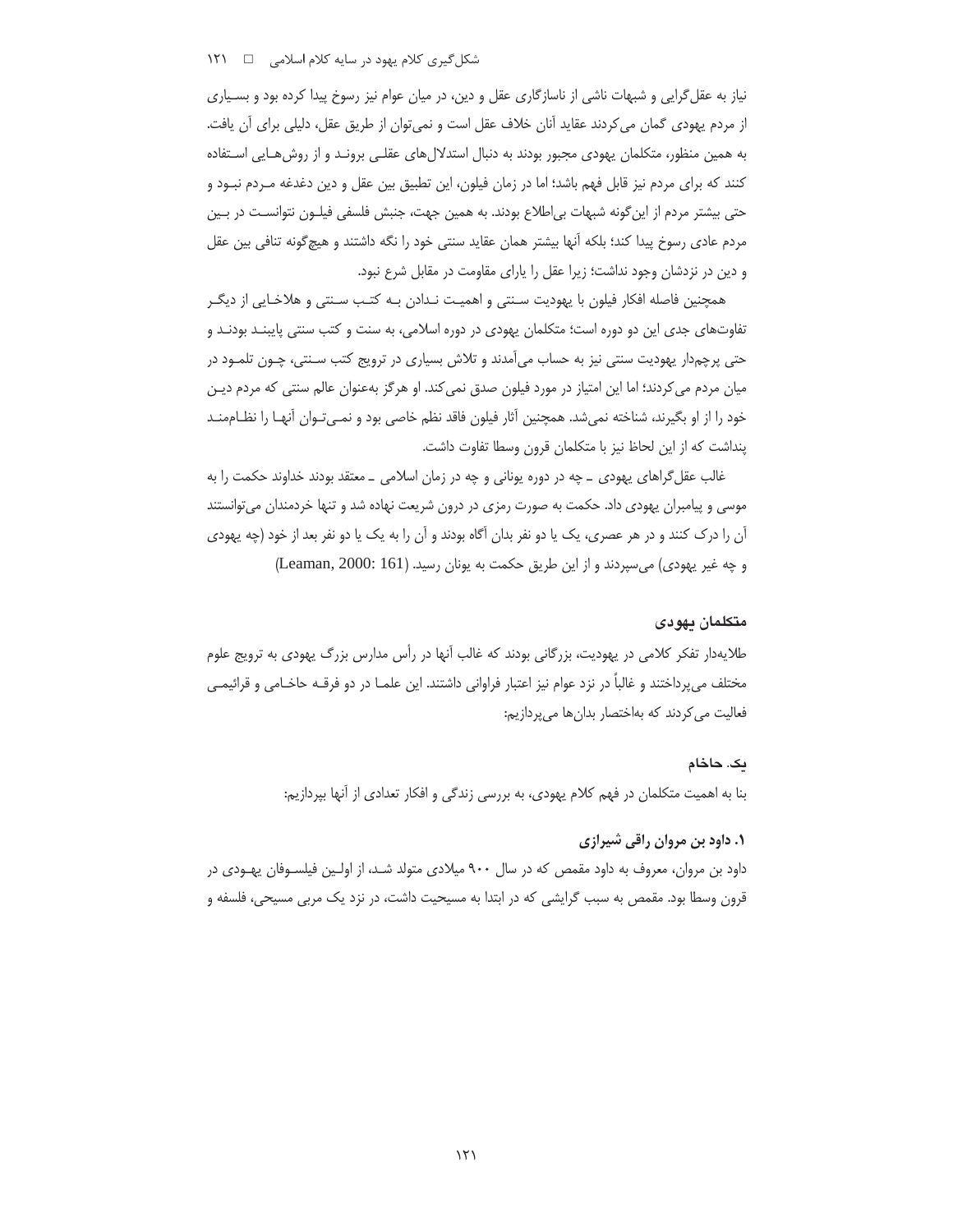۱۲۲ □ فصلنامه علمي ــ پژوهشي انديشه نوين ديني، س ١١، بهار ٩۴، ش ۴۰

بهنوعي عقل گرايي مسيحي را آموخت. در اينكه او در اواخر عمرش يک پهودي بـود، ترديـدي نيسـت؛ ولـي اینکه آیا او واقعاً به مسیحیت گرویده و بعد از آشنایی با آن، از مسیحیت برگشت یا اینکه تنها یک علاقـه بـه (pines shlomo, 1983 - 1992: 14 / 608) مسيحيت داشته، نامعلوم است. (608)

مقمص به تبع معتزلیان، صفات واقعی خداوند را رد می کنـد. بـه نظـر او، صـفات خـدا مسـتقل از ذات او نیست تا موجب کثرت در او شود؛ بلکه خدا و صفات او عین یکدیگرند و محدودیتهای زبان بشری، مؤمنـان را ناگزیر می سازد تا خدا را با چنین اصطلاحاتی توصیف نمایند.

# ٢. سعديا بن يوسف الفيومي

سعدیا فیومی، معروف به سعدیا گائون، در سال ۸۸۲ در پیتوم در مصر علیا بدنیا آمد. در ۲۰ سـالگی لغـتنامـهای عبری نوشت. او بعد از زندگی در مصر، فلسطین و سوریه به بابل مهاجرت کرد. وی در سال ۹۲۱ مشاجرهای تند با یک گائون فلسطینی به نام آرون بن مئیر در باب تاریخ روزهای مقدس داشت که بعد از آن به شهرت بسیاری دست یافت. (Hyman, 1983:343) سعدیا در سال ۹۲۸ به ریاست بزرگترین مدرسه یهودی سورا کـه رو بـه ضعف پیش می رفت، منصوب شد (Ibid: 344) و توانست تحولات بسیاری را در آن مدرسه یدید آورد.

سعدیا اگرچه اولین فیلسوف یهودی نبود، به جهت تحولی کـه در یهودیـت بـه وجـود آورد، پـدر فلسـفه یهودی لقب گرفت. البته تغییر آیینی که مقمص حداقل در ظاهر انجام داد، برای مردمـی کـه در کشـورهای اسلامی می;یستند و دغدغهای غیر از آنچه در جوامع مسیحیت مطرح بود، داشتند، سبب شد او هیچگاه نتواند اعتبار چندانی در میان ملل یهودی برای خود کسب کند. در مقابل، سعدیا بهسبب اهمیت و اعتباری کـه نـزد یهودیان داشت و تحول عظیمی که به وجود آورد، کاملاً مقبول جوامع یهودی واقع شد و با تمام تندخویی که داشت، جای مهمی را برای خود در تاریخ باز کرد تا اینکه او را پدر فلسفه یهودی نامیدند.

درنتیجهٔ تلاش سعدیا، محیط خشک دین داری به موضوعات و مفاهیم قابل فهم برای همگان تبدیل شد. او با این تغییر روش، یک پل ارتباطی بین دوران تلمـودی و دوره مـدرن بـه وجـود آورد. او ماننـد متکلمـان، به عقل حجیت بخشید و گفت: «اما معقولات، پس هر آنچه در عقل سالم از آفات اثبات شــود، علــم حقیقــی است و نمی توان در آن شکی کرد، به شـرط اینکـه بـدانیم چگونـه فکـر کنـیم و از تخـیلات دوری کنـیم». (سعديا گائون، ١٨٨٠: ١۶)

سعدیا بحث وجوب نظر در دین را در یک شکل کلامبی بـه صـورت اشـکال و جـواب مطـرح مـی کنـد: «مردم گمان می کنند نظر و تعقل به کفر کشیده میشود و انسان را به بیدینی می کشاند … و اگر گفته شـود علمای بنی|سرائیل از نظر کردن در امور دینی نهی کردهاند … ، می¢وییم همانا منـع کـردن از نظـر صـحیح مجاز نیست و خالق متعال، ما را امر به نظر کرده است». (همـان: ۲۱) وی عقـل و دیـن را مکمـل یکـدیگر میداند و «مطالعات دستوری و ادبی، تصنیف یک کتاب عبادی، مطرح کردن روششناسی علمی و تفسیر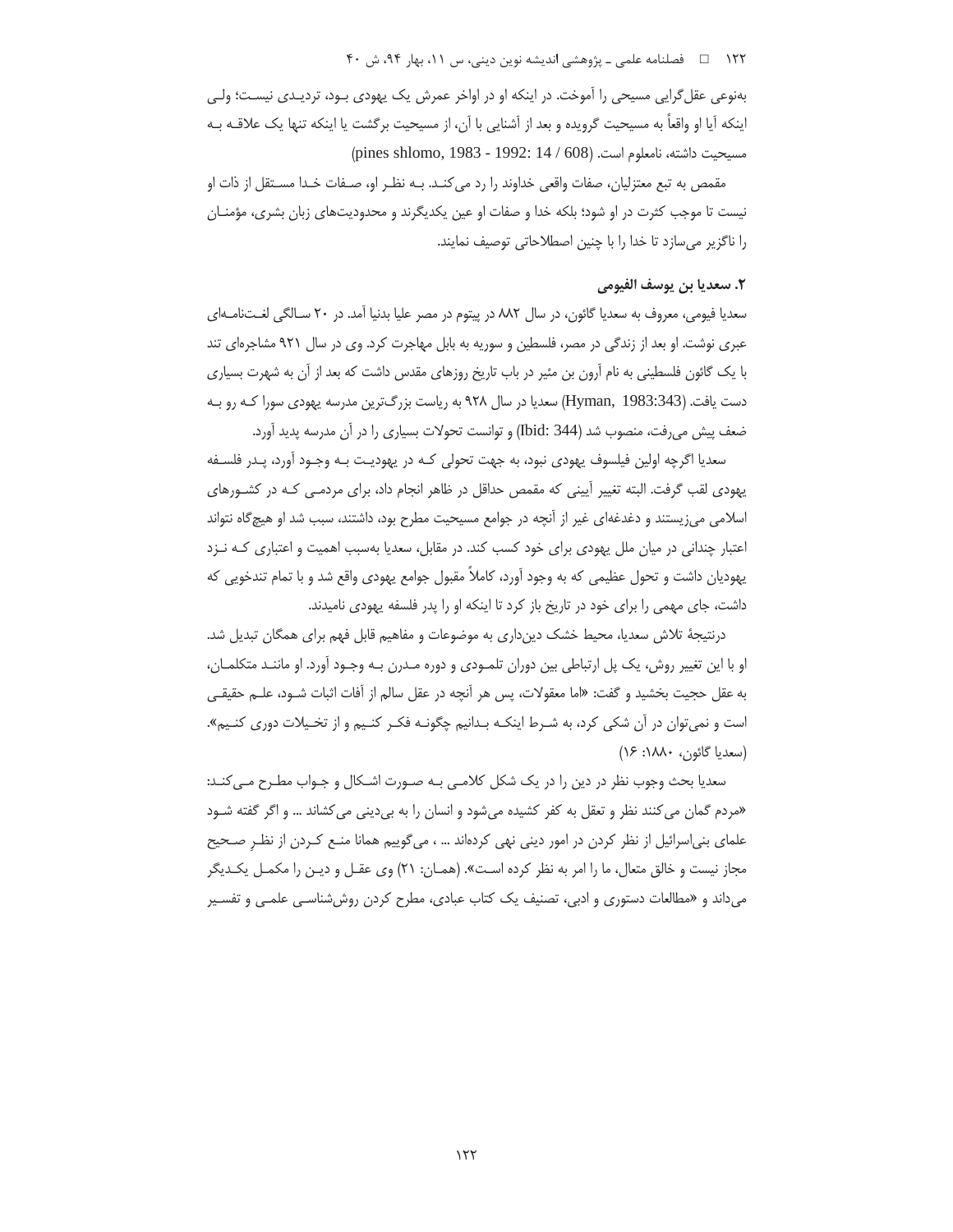جدید از برای مطالعه تلمود، تعریف و تدوین سؤالات بسیاری از شریعت یهود، … تصنیف تفاسیر تلمـودی، … شرح دقيق الهيات عقلاني» (Sherbak, 1997: 114) ازجمله موضوعاتي هستند كه او بدانِ ها پرداختـه اسـت. مهمترین اثر علمی سعدیا کتاب *الامانات و الاعتقادات* است که در سال ۹۳۳ نوشته شد. این کتـاب بــا عنــاوینـی ديگر همچون ده *مقاله سعديا يا المختار في الامانات و الاعتقادات* نيز ذكر شده است. (نصر، ۱۳۸۶: ۲۹۷ \_ ۲۹۶) این کتاب که برآیند الهیاتی سعدیا به حساب میآید، دارای یک مقدمه و ده فصل است.

«این کتاب نخستین کوشش جامع و منظمی بود که تا آن زمان برای بنا نهادن ستون های عقلانی بر نظریه و سنت دینی یهود شکل گرفته بود. ایـن اثـر نـه تنهـا عـالی تـرین هدیـهای بـود کـه سـعدیا می توانست به سرگشتگان این نسل بدهد، بلکه به نقطه عطفی در تاریخ اندیشه یهـودی تبـدیل شـد.» (ایستاین، ۱۳۸۵: ۲۳۱) و دوران سنت گرایی قبل از خود را به دوران عقل گرایی بعـد از خـود متصـل کـرد. دغدغه اصلی این کتاب، استفاده از عقل در اثبات سنت دینی است که در بخش هـای بعـدی بیشــتر بــدان میپردازیم. از روش های موجود در ایـن کتـاب اینکـه او هماننـد متکلمـان معتزلـی، عقایـد مخـالف را رد می کند که بسیاری از آنان به اعتقادات ادیان دیگر همچون مسیحیان مربوط میشود. خود سعدیا هـدف از تاليف كتاب را اين گونه بيان داشته:

تصمیم به تالیف این کتاب گرفتم تا از علت وجود شبهه در مردم خبر دهم و بگویم چگونـه می توان آن را از بین برد تا بتوانند به مطلوب برسند … تا اینکه حقیقت را بـر علیــه ظــن و گمان ثابت كنم. (سعديا، ١٨٨٠: ١)

شناخت در نگاه سعدیا به چهار قسم تقسیم میشود: **۱. شناخت حواس:** اَن چیزی که انسان بهوسیله یکی از حواس پنجگانه خود درک کند. ٢. شناخت عقل: آنچه عقل انسان بدان مى رسد. **٣. شناخت ضروریات:** اَن چیزی که اگر انسان اَن را تصدیق نکند، ناچار می شود معقول یا محسوسی را رد کند. **٤. شناخت بهوسیله دین:** سعدیا این شناخت را از طریق دو شناخت اولی به دست میآورد کـه از طریـق خبر صادق و کتب منزل به ما می٫سد و ما تنها از طریق دو شناخت قبلی میتوانیم به صحت این پی بب\_یم.

را نپذیریم، نمی توانیم وجود اوامر و نواهی الهی را بپذیریم.

# دو. قرائيم

در قرن هشتم میلادی، نهضتی بزرگ در میان پهودیان به وجود آمد که سبب شکاف بزرگی در میان آنـان شـد. علت اولیه این شکاف را می توان یک مسئله سیاسی دانست که بعدها به یک مسئله عمیق علمی تبدیل شـد.

(همان: ۱۴ \_ ۱۳) وی همچنین در مبحث جبر و اختیار، جانب اختیار را می گیرد و می گوید اگر مـا آزادی اراده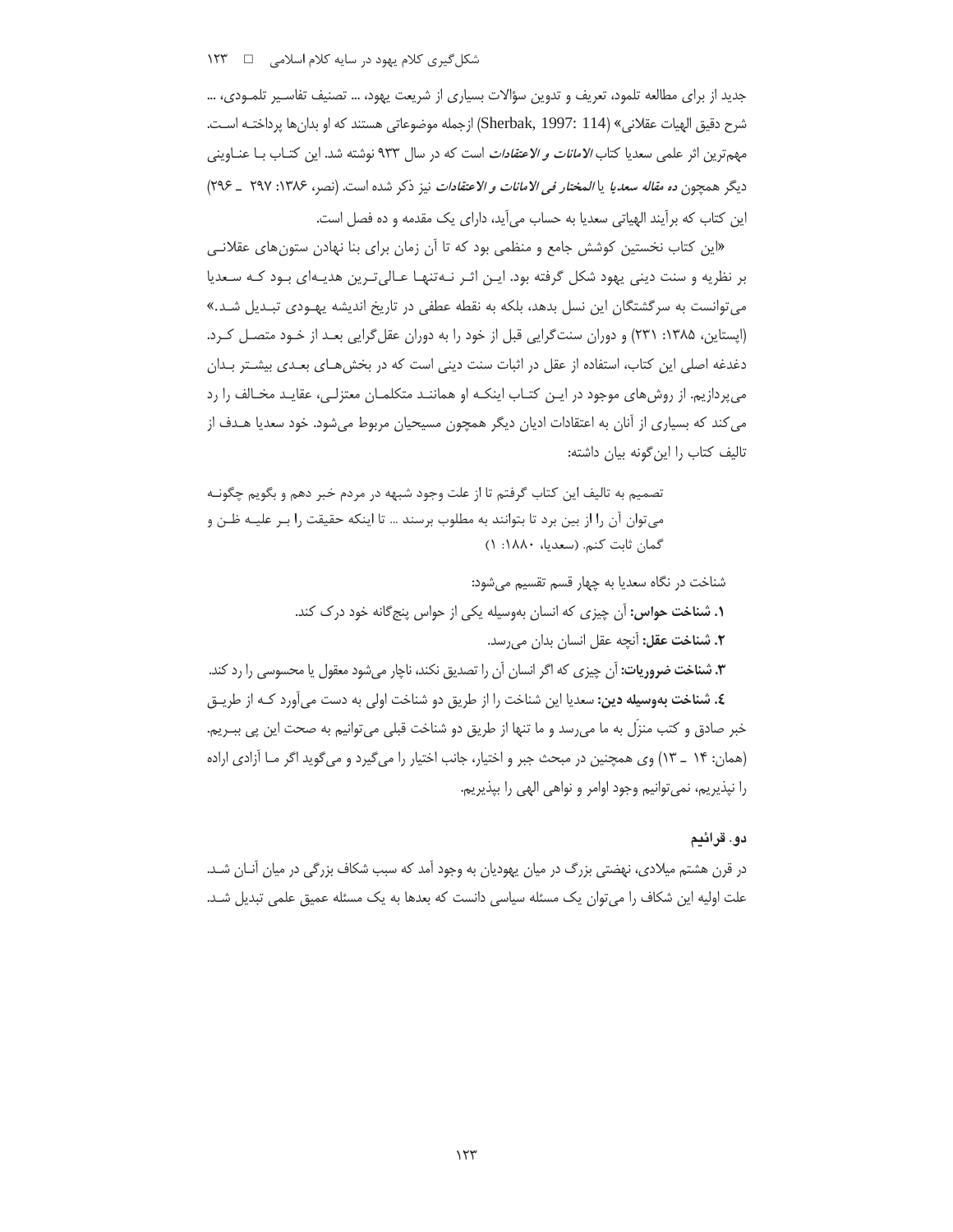۱۲۴ هـ المصلنامه علمي ـ پژوهشي انديشه نوين ديني، س ۱۱، بهار ۹۴، ش ۴۰

شخصی به نام عانان بن داود` به علت اعتقادات ضد تلمودی خود از مقام ریاست، باز داشته شد. (ابــان، ۱۳۵۷: ۱۸۹) عانان که از این کار بسیار خشمگین شده بود، به فلسطین رفت و در آنجـا کنیسـهای را تأسـیس کـرد و بـه ترويج افكار خود پرداخت و بدينٍسان فرقهاي به نام قرائيم به وجود آمد.

عانان بیش از حد بر کتاب مقدس تأکید می کرد و حتی اکتفا به کـاوش هـای خـود را منـع مـی کـرد و از همگان می خواست که در کتاب مقدس کاوش کنند. به همین جهت با گذشت زمان، قرائیان افکار خود عانان را نیز دستخوش تغییر قرار دادند و فرقههای مختلفی را به وجود آوردند؛ بهگونهای کـه هـیچکـدام از آنهـا در تمام مسائل متفق نبودند. (قرقسانی، بی تا: ١۴) آنها بهقدری در متن و تفسیر متن گـرای کتـاب مقـدس بـاقی ماندند که دچار احکام بسیار مطرود و نادر شدند؛ مثلاً آنها از طریق این آیـه: «زیـرا مـن، خداونـد، شـفادهنده شما هستم» (سفر خروج ٢۶: ١۵) معالجه را تخطي از اراده خداونـد دانسـتند. (ايسـتاين، ١٣٨۵: ٢٢٧) يـا بـا تفسير ظاهر آيه «در آن روز (سبت) در خانههايتان حتى آتش هم روشن نكنيد» (سفر خروج ٣: ٣۵ ) اسـتفاده از روشنایی و آتش را در روز سبت (شنبه) منع کردند و در روزهای سرد زمستان نیز از اسـتفاده آتـش را منـع می کردند و جمعهشب را در تاریکی مطلق می گذراندند. (همان: ۲۲۶)

با تمام این احوال، یکی از مهمترین اثراتی که این فرقه بر جامعه یهودی و مخالفان خـود گذاشـت، ایـن بود که دوباره آتش شوق را برای مطالعه کتاب مقدس در نهاد ملت یهود برافروخت تـا منـاظرات و مباحثـات بین دو فرقه را دنبال کنند. (ابان، ۱۳۵۷: ۱۹۲)

تفاسیر خشک و متن محور عانان چندی بیشتر نپایید که دستخوش تغییر و تحول قـرار گرفـت. متفکـران بعدی قرائیم که نمی توانستند از تلمود و شرحهای ربی ها بر کتاب مقدس استفاده کننـد و از طرفـی بـهدنبـال پویایی دین یهود با قرائت خودشان بودند، عقل را جانشین سنت یهودی کردند و بـا عقـل بـه تفسـیر تـورات پرداختند و اگر اغماضی در کتاب یافت میشد یا یک مسئله مستحدثه به وجود آمده بود که کتاب صـحبتی از آن نكرده بود، بهناچار به دنبال عقل مىرفتند و با فرار از تفسير تحتاللفظى از موضوعاتى همچـون رسـتاخيز جسم و تعابیر انسان انگارانه خداوند ـ به بهانه مجازی بودن آنها ـ دست کشیدند.

در نتیجه آنان راه اجتهاد را باز گذاشتند و در موارد مختلف از اجتهادات خود استفاده می کردند و این گونـه توانستند این خلأ را از بین ببرند. (احمد قندیل، ۱۴۰۴: ۱۸۳) به همین دلیل، عدمای لغت قرائیم را گرفتهشـده از لغت قرأ بهمعناي قرائت بر طبق عقل گرفتهاند. (محمد ادريس، ١٩٩٣: ٣٧) عقلي كه قرائيميــان متــأخر بــه کار بردهاند، همان عقل دینی بود که در میان گائونها یافت میشد. آنها نیز تأثیراتی از معتزله گرفته بودنـد و «بسیاری از اندیشههای معتزلی، تبدیل به سنت صحیح یهودی در میان یهودیان قرائی در قرون وسطا شـد». (Sirat, 1996:38) این اقتباس باعث شد قرائیمیان بسیاری از کتابهای معتزلی را نگهـداری کننـد. بـرای

1. Anan ben David.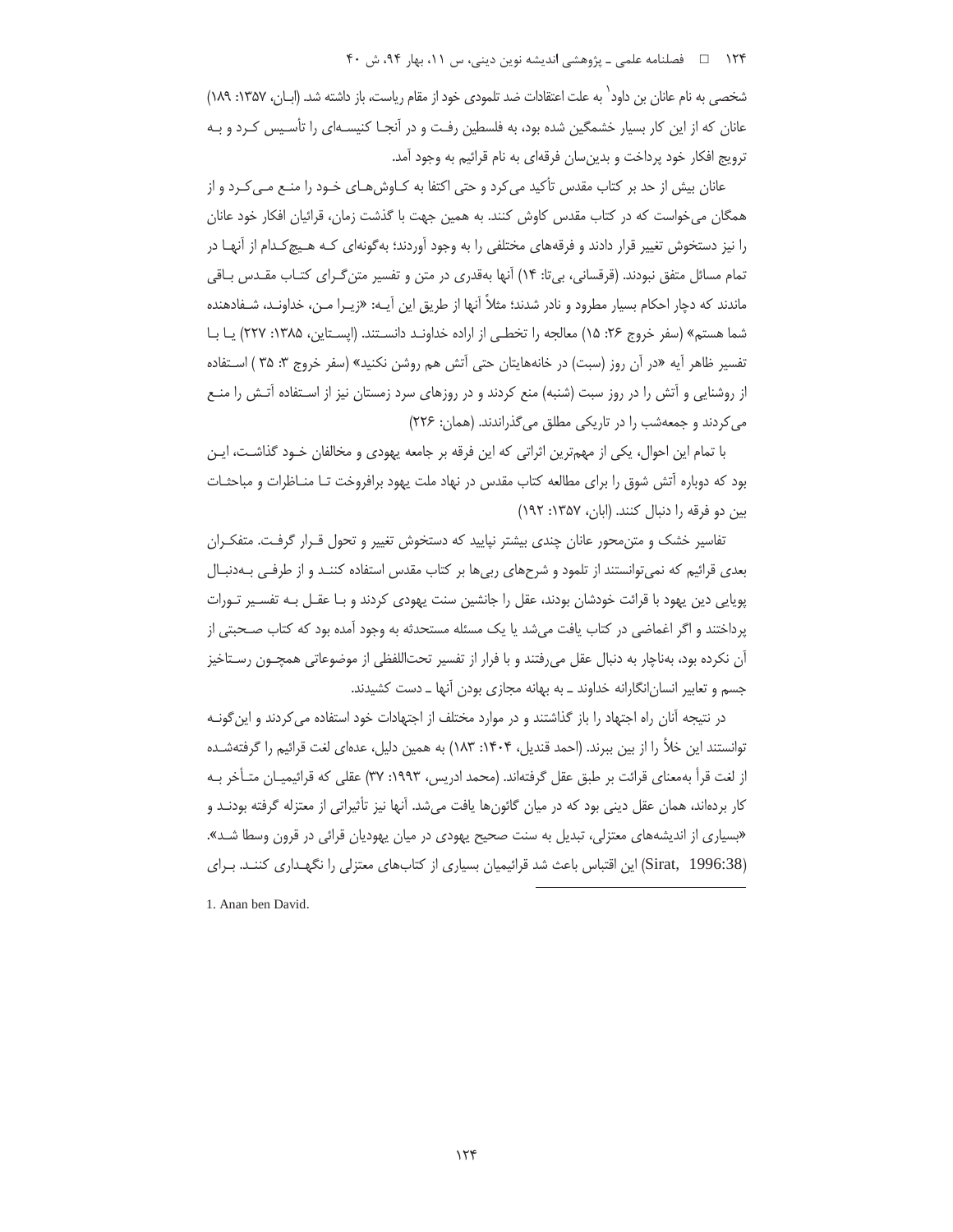نمونه، در انجمن فركوتيچ كتابخانه عمومي لنينگراد، قسمتهايي از *المغني و المحـيط* عبـدالجبار وجـود دارد (فرمانیان، ۱۳۸۶: ۳۲۳) که قرائیمی ها آنها را نگهداری می کردند.

از علمـاي بــزرگ قرائيمــي متــأخر از عانــان مــيتــوان قرقســاني را نــام بــرد كــه بــهاختصـار دربــاره او سخن مي گوييم.

# ـيعقوب قرقسانى

ابويوسف يعقوب بن اسحاق بن سام قرقساني متعلق به نيمه اول قرن دهم مـيلادي اسـت. او يـك دانشــمند قرائی بود که مجدداً برتریت کتاب مقدس را اثبات کرد. از زندگی شخصی او جز مواردی که در کتب خــود او ذکر شده، چیزی در دست نیست. او با الهیات عربی معاصرش، فلسـفه، ادبیـات علمـی و موضـوعات اساسـی میشنا، گمارا، برخی آثار میدراشی و شماری از آئین ربیها آشنا بوده است. او همچنـین عهـد جدیـد، قـرآن و برخی از آثار آبای کلیسا را مطالعه میکرد. وی از پیروان سرسخت این نظریه بود کـه در الهیـات و فقـه بایـد عقل و بینش به کار برده شوند و معتقد بود این محدوده فکری از جانب حواس و اعتدال تصدیق میشود.

آثار اصلی قرقسانی را می توان در دو بخش خلاصه کرد:

اول: کتاب *الانوار و المراقب* که به روش نظامِمندی به شریعت (بـه معنــای عــام) و اعتقــادات قرائــیهــا می پردازد. این تنها کتابی است که امروزه به صورت کامل از او وجود دارد.

دوم: کتاب *الرياد و الحدائق* که به تفسير بخشهاى غيـر شـريعتى موجـود در تـورات مـى پـردازد. (Nemoy, 1983 - 1992: 12 / 186) علاوه بر این دو کتاب مهم، آثار دیگری نیز از او نقل شده است که امروزه در دست نیست.

او در فصول مختلفی از کتاب *الانوار* که به بیان شریعت موردنظر قرائیها میپردازد، در کنـار اسـتنباطات خود به بیان نظر فقهای قرائی دیگر همچون عانان و نهاوندی نیز میپردازد. در کتاب او همچنـین مواضـع و ردیات بسیاری علیه ربیها وجود دارد.

#### نتيجه

با رواج علم كلام، محيطي به وجود آمد كه ابزارهاي علمي گذشته، توان حـل مشـكلات موجـود را نداشـت. دیگر نوع تفکر کتاب مقدسی و حاخامی کارگشا نبود و یهودیان برای دفاع از کیان خود در مقابـل دیگـران و همچنین حفظ معتقدان به دین یهود ناچار شدند ابزارهای جدیدی را وارد ادبیات دینی خـود کننـد. ورود ایـن ابزار و تفكر جديد، تقريبا بسياري از روش هاي سابق را از بين برد و حتى برخي از احكام را نيز غير قابل قبول جلوه داد. حال با به وجود امدن این ادبیات جدید، تغییر در نوع نگاه و تفکر به مسائل و شـکل گیــری مســائل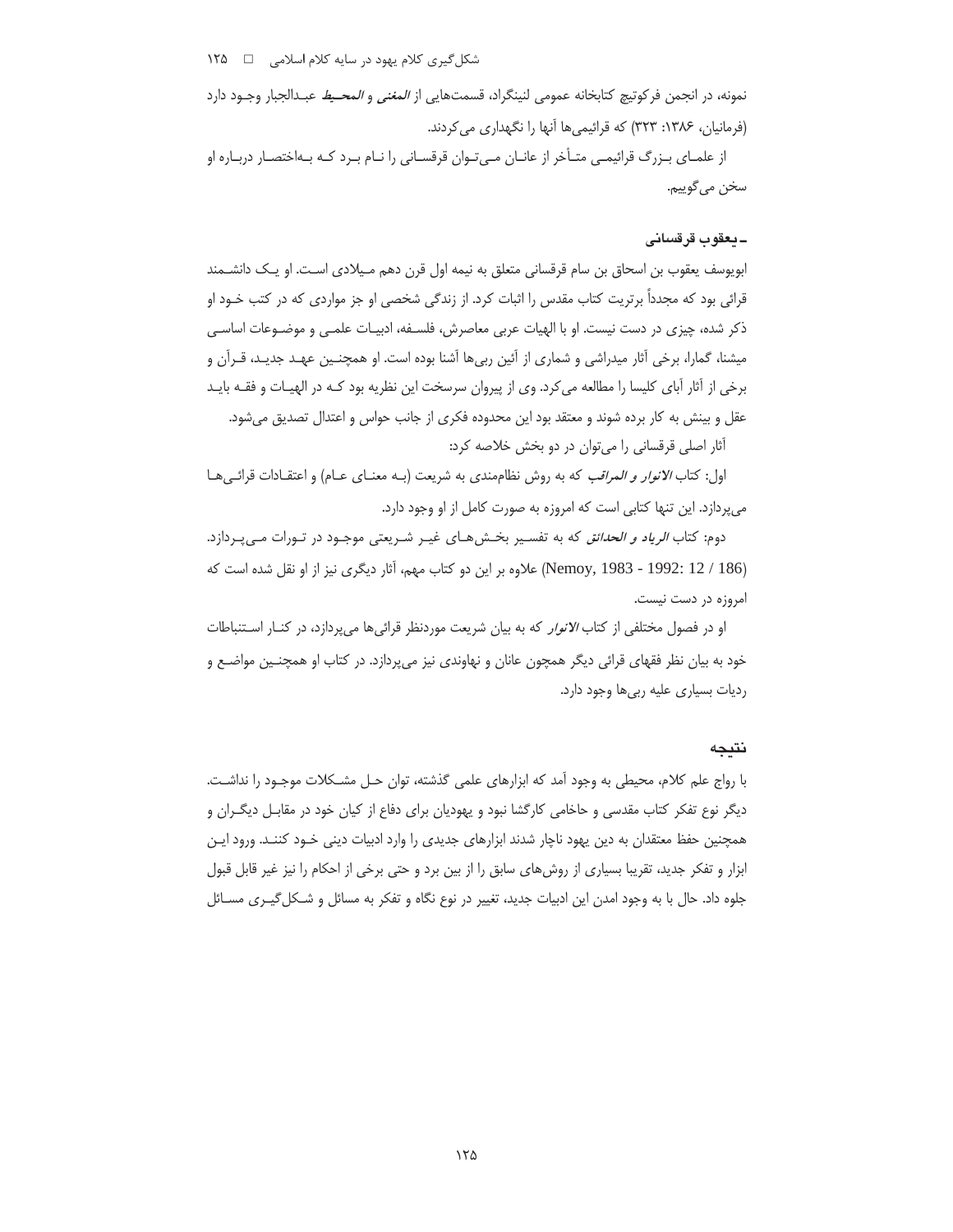## ۱۲۶ هـ المصلنامه علمي ـ پژوهشي انديشه نوين ديني، س ١١، بهار ٩۴، ش ۴۰

جدید، دورهای به نام کلام یهودی آغاز شد. متکلمان یهودی در بیشـتر ایـن تغییـرات، از متکلمـان مسـلمان پیروی می کردند و این بدان جهت بود که آنها راه موردنیاز را گشوده بودند و مسائل و تفکـرات جدیـد را در خـود جای دادند. قدرت علمی آن زمان نیز در دست آنها بود و مجموع اینها به علاوه همسنخی یهودیان با مسـلمانان سبب شکل گیری کلام یهودی شد و اصل تعبیر به کلام یهودی نیز به همین تأثیرپذیری اشاره دارد.

# منابع و مآخذ

- ١. ابان، ابا، ١٣٥٧، قوم *من تاريخ بني اسرائيل، يهودا بروخيم*، تهران، بروخيم.
- ۲. اپستاین، ایزیدور، ۱۳۸۵، *یهودیت بررسی تاریخی*، ترجمه بهزاد سالکی، تهران، مؤسسه پژوهشی حکمت و فلسفه.
	- ٣. احمد قنديل، عبدالرزاق، ١٤٠٤ ق، *الاثر الاسلامي في الفكر الديني اليهودي*، قاهره، دار التراث.
- ٤. اشتاین سالتز، آدین، ۱۳۸۳، *سیری در تلمود*، ترجمه باقر طالبی دارابی، قم، مرکز مطالعات و تحقیقات ادیان و مذاهب.
	- ٥. سعديا، گائون، ١٨٨٠ م، *الامانات و العتقادات*، بي جا.
	- ٦. سلیمانی، حسین، ۱۳۸۴، *عدالت کیفری در آئین یهود*، قم، مرکز مطالعات و تحقیقات ادیان و مذاهب.
- ۷. شرباک، دن کوهن، ۱۳۸۳، *فلسفه یهودی در قرون وسطی، ت*رجمه علیرضا نقدعلی، قـم، مرکـز مطالعـات و تحقيقات اديان و مذاهب.
	- ٨ شعشوع، سليم، ١٩٩٥، تاري*خ الفلسفة و العلوم اليهودية في أرض الاسلام*، بيروت، مكتبة بيبيليون.
		- ۹. فرمانیان، مهدی، ۱۳۸٦، *فرق تسنن، قم، نشر ادیان.*
- ۱۰. فیلیپ الکساندر، کارلفرید فرولیش، ۱۳۸٦، «تاریخ تفسیر کتاب مقدس»، مجله *هفت آسمان*، ترجمه حامد فیاضی، تابستان، ش ٣٤.
	- ۱۱. قرقسانی یعقوب، بیتا، *الانوار و المراقب*، نسخه قدیمی موجود در کتابخانه مجلس شورای اسلامی.
- ١٢. قوصي، عطيه، ١٤٢٢ ق، *اليهود في ظل الحضارة الاسلامية*، جامعة القاهرة، قاهره، مركز الدراسات الشرقية.
	- ۱۳. كتاب مقدس.
	- ١٤. کهن، ١٣٨٢،گنجي*نهاي از تلمود*، ترجمه امير فريدون گرگاني، تهران، اساطير.
- ١٥. متز، آدم، ١٩۶٧، *الحضارة الاسلامية في القرن الرابع الهجـرى فـي عصـر النهضـة فـي الاسـلام*، بيـروت، دار الكتاب العربي.
	- ١٦. محمد ادريس، محمد جلاء، ١٩٩٣ م، *التأثير الاسلامي في الفكر الديني اليهودي*، قاهره، مكتبة مدبولي.
- ۱۷. ناس، جان بی، ۱۳۷۰، *تاریخ جامع ادیان*، ترجمه علی|صغر حکمت، تهران، انتشارات و آموزش انقلاب اسلامی.